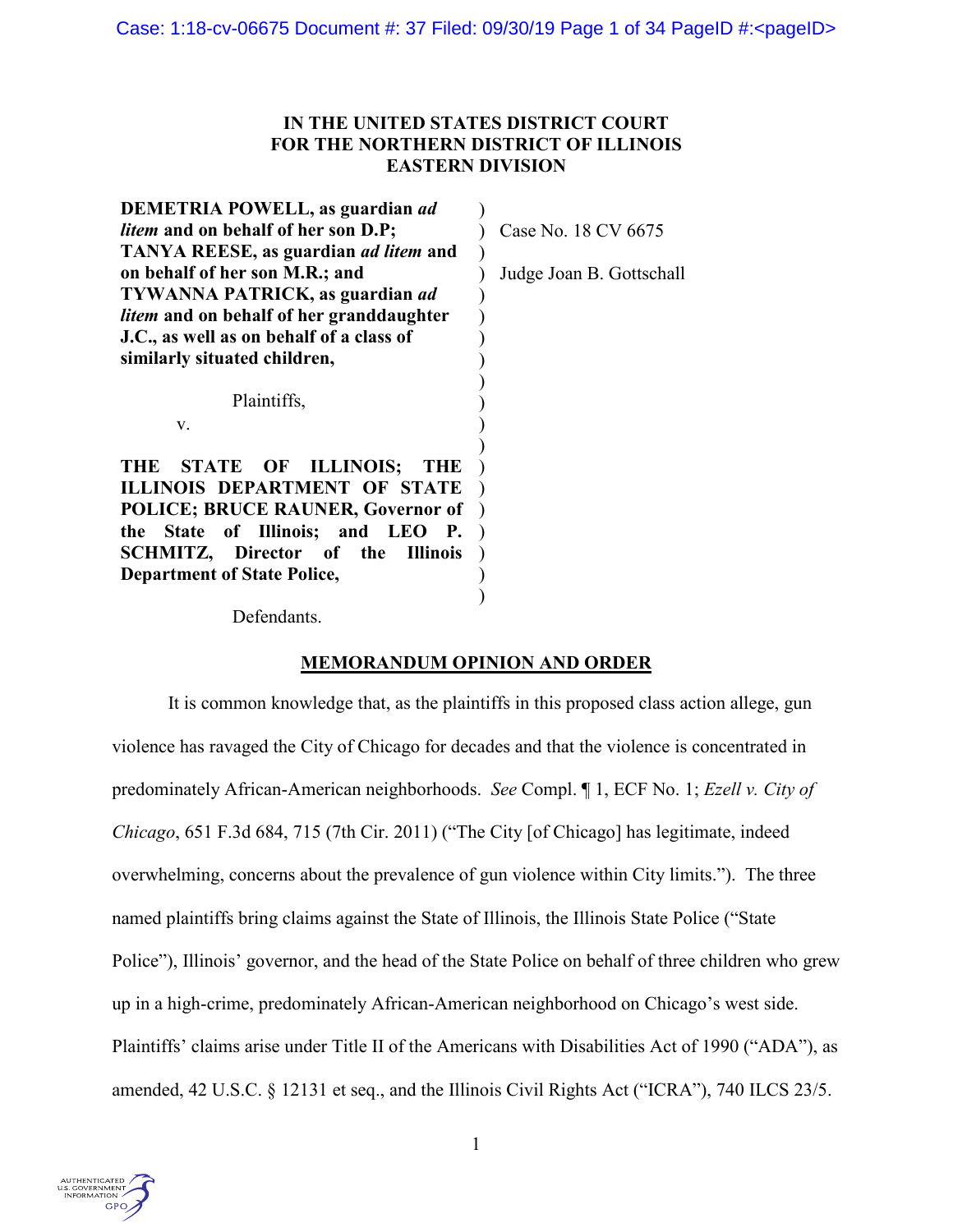### Case: 1:18-cv-06675 Document #: 37 Filed: 09/30/19 Page 2 of 34 PageID #:<pageID>

The complaint attributes each child's Post-Traumatic Stress Disorder ("PTSD") diagnosis, as well as other disabilities affecting the child's ability to succeed at home and at school, primarily to daily exposure to gun violence and its effects. *See* Compl. ¶¶ 3–6, ECF No. 1. As a reasonable accommodation under the ADA, plaintiffs seek injunctive and declaratory relief. They want the court to require defendants to pass regulations, primarily focusing on gun shops, which they contend would appreciably stem the tide of gun violence in Chicago. *See id.* ¶ 28.

Defendants move to dismiss the complaint under Federal Rules of Civil Procedure 12(b)(1) and 12(b)(6). They argue that plaintiffs do not have standing under Article III of the Constitution. They also argue that the complaint fails to state a claim for which relief can be granted. For the following reasons, the court denies the motion except as to two plaintiffs who lack standing because they have moved out of the City of Chicago.

### **I. The Complaint**

Because defendants attack the sufficiency of the complaint, the court must accept its allegations as true and draw all reasonable inferences from its well-pleaded facts in the light most favorable to plaintiffs. *See Manistee Apts., LLC v. City of Chicago*, 844 F.3d 630, 633 (7th Cir. 2016) (failure to state a claim); *Berger v. Nat'l Collegiate Athletic Ass'n*, 843 F.3d 285, 289 (7th Cir. 2016) (lack of subject matter jurisdiction). The complaint here begins by citing statistics and reports concerning gun violence in Chicago and then recounts facts particular to each child. The complaint attributes its statistics to scholarly articles, data, and reports issued by the Chicago Police Department, the University of Chicago Crime Lab, and the Bureau of Alcohol, Tobacco, Firearms, and Explosives.<sup>[1](#page-1-0)</sup> See Compl. 116–20 & n.1. Chicago has no licensed gun shops. Compl. ¶ 19.

<span id="page-1-0"></span> $<sup>1</sup>$  Plaintiffs did not attach the primary sources they cite to their complaint, and so they are not presently before the</sup> court. *See* Fed. R. Civ. P. 12(d). Although the court accepts plaintiffs' well-pleaded allegations about these statistics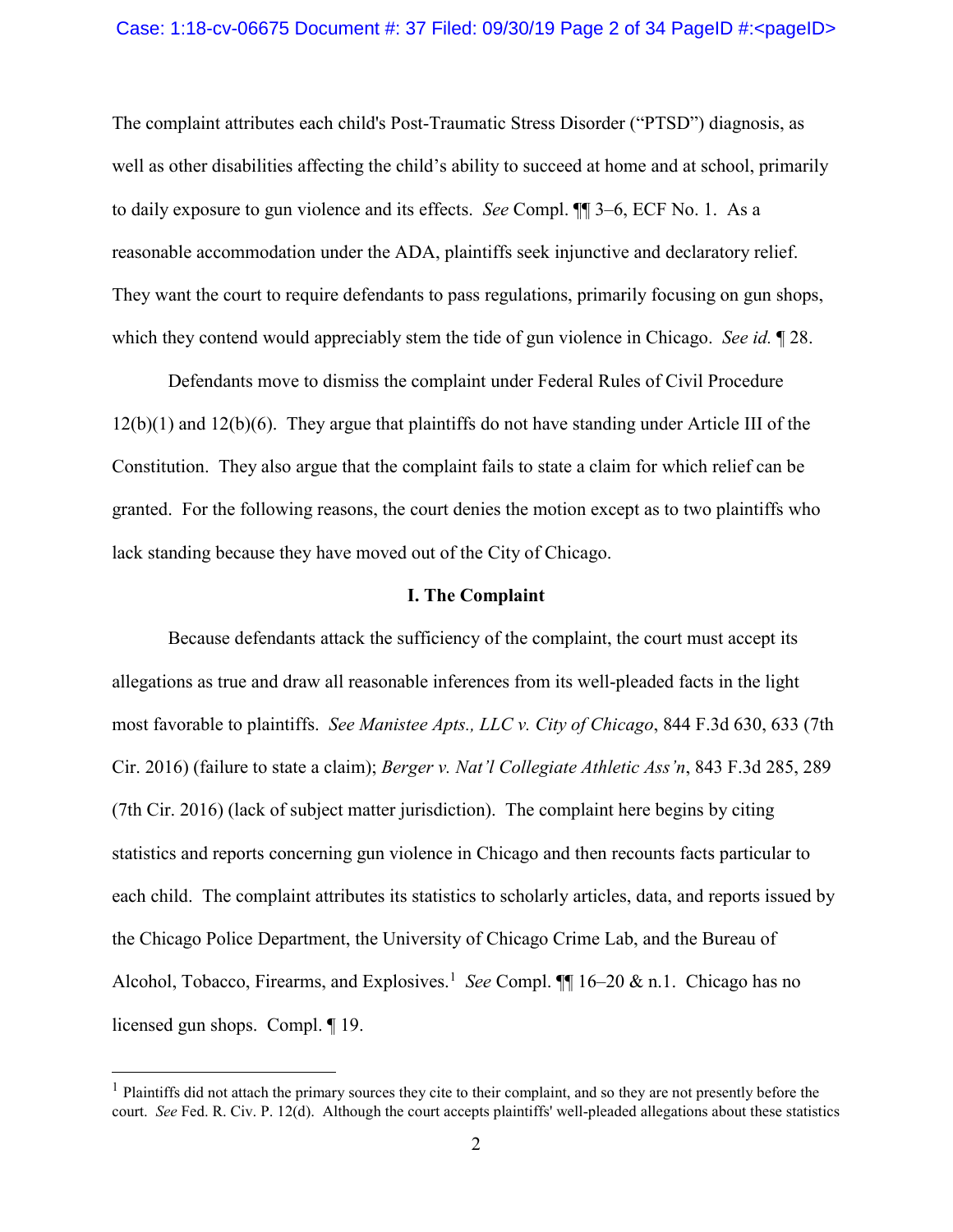# **A. Prevalence and Distribution of Gun Violence in Chicago**

Chicago has more gun-related homicides than any other major U.S. city. Compl. ¶ 16.

Ninety percent of the murders in Chicago between January 1, 2015, and June 30, 2018, were by

gunshot. *Id.* "Nearly 20 percent of homicide victims in Chicago are teenagers or younger." *Id.*

This gun violence most dramatically afflicts the African-American community in Chicago, and particularly the neighborhoods of Austin, Englewood, West Englewood, New City and Grand Crossing ("the communities of concentrated gun violence"). In 2015-2016, according to the University of Chicago Crime Lab, eighty (80)% of Chicago homicide victims were African-American, though African-Americans comprise only about one-third of the city's population. Eighty (80)% of homicide victims continue to be African-American when one looks only at killings during the first seven months of 2018. African-American men aged fifteen (15) to thirty-four (34) made up more than one-half of the city's homicide victims during this same period, while accounting for just four (4) percent of the city's population. Despite having only nine (9)% of Chicago's population, the African-American neighborhoods of Austin, Englewood, West Englewood, New City and Grand Crossing, accounted for almost one-third of homicides in 2016, and this pattern has continued. The national homicide rate is about 5 per 100,000 persons across the whole country. In the Austin neighborhood of Chicago, in 2016, the homicide rate was 87.3 per 100,000 persons, according to the University of Chicago Crime Lab. In Englewood, the homicide rate was 179.5 per 100,000 persons; in West Englewood, it was 105 per 100,000 persons; in New City, it was 98.6 per 100,000 persons and in Grand Crossing it was 103.5 per 100,000. These five neighborhoods have the most death by gun violence of any neighborhoods in Chicago. They are African-American neighborhoods. Five of the next six deadliest neighborhoods are also African-American. By comparison, the white Chicago neighborhoods of Lincoln Park, North Center, Edison Park, Forest Glen, North Park, Hegewisch, Beverly and Mount Greenwood had no homicides in 2015 or 2016, and the white neighborhoods of Lake View, Lincoln Square, Jefferson Park, Calumet Heights, Edgewater, Montclare, O'Hare, Dunning, and Norwood Park had two or fewer murders during this two-year period, with a zero or negligible homicide rate. This disparate impact of gun violence has continued through to the present day.

Compl. ¶ 17.

 $\overline{a}$ 

as true at the complaint stage, the court implies nothing else about reports that have not been presented to it through the adversary process. The court notes, however, that plaintiffs' statistics appear to be drawn primarily from the 2017 gun trace report discussed in the text *infra*. *See generally United States v. Rocha*, 2019 WL 4384465, at \*6–7 (N.D. Ill. Sept. 11, 2019).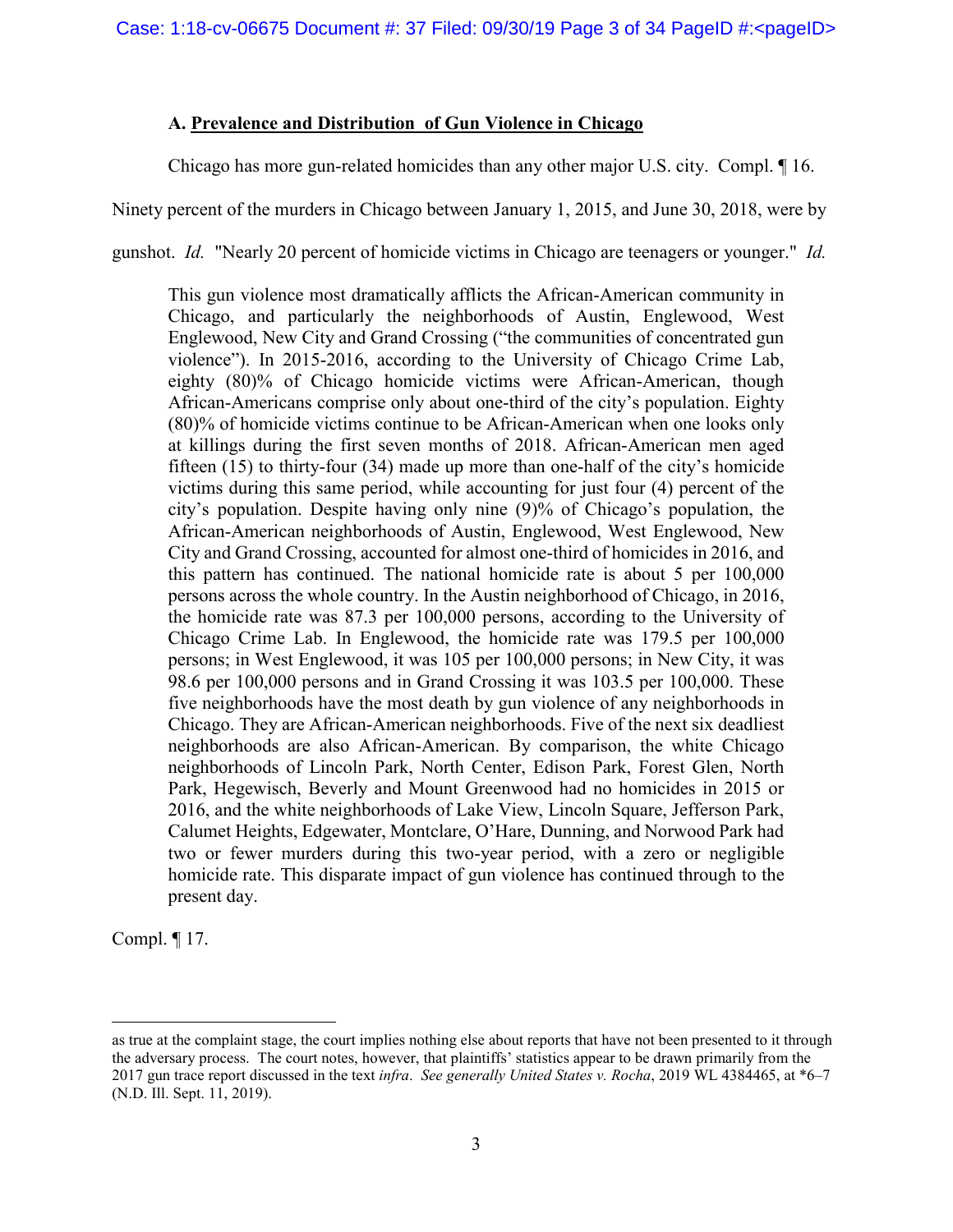### Case: 1:18-cv-06675 Document #: 37 Filed: 09/30/19 Page 4 of 34 PageID #:<pageID>

Most people who live in the communities of concentrated gun violence "hear gun fire most nights, while in their homes or walking the streets." Compl. ¶ 18.

### **B. Sources of "Crime Guns"**

How many guns are in Chicago is unknown. Compl. ¶ 18. The complaint cites statistics regarding Chicago "crime guns." Compl. ¶¶ 18, 19. Given the sources cited, the court infers that plaintiffs use this phrase as defined in the City of Chicago's gun trace report, which compiled statistics on guns recovered in 2013–2016. The report defined a "crime gun" as a gun "possessed, used, or suspected to have been used in furtherance of a crime." *United States v. Rocha*, 2019 WL 4384465, at \*6 (N.D. Ill. Sept. 11, 2019) (citing City of Chicago, Office of the Mayor, "Gun Trace Report 2017" 1 (2017)).

Since 2011 Chicago police have recovered about 7,000 "crime guns" from Chicago's streets—a rate six times the per capita rate of New York City. Compl. ¶ 18. This does not count guns recovered in turn-in and buy-back programs. *Id.* According to statistics compiled by the Chicago Police Department, "[f]orty percent of the guns being used in gun-related crime in Chicago are purchased at gun stores in Illinois, most in suburbs nearby Chicago." Compl. ¶¶ 2, 19 (40.4% of "crime guns" recovered in Chicago from 2009–17 purchased from licensed gun dealers in Illinois). Seven gun shops sell "most of these weapons." Compl. ¶¶ 2, 19. The majority of these guns are used in connection with Chicago crimes within one to three years of purchase. *See* Compl. ¶ 19 (providing examples and statistics for particular shops from 2013– 17). Several gun dealers report that from [2](#page-3-0)013–16 more than 1,200 guns were lost or stolen.<sup>2</sup> Id.

<span id="page-3-0"></span> $2$  The complaint does not make entirely clear whether this statistic refers to all gun dealers in Illinois or the seven dealers mentioned. *See* Compl. ¶ 20. Plaintiffs receive the benefit of a favorable inference here.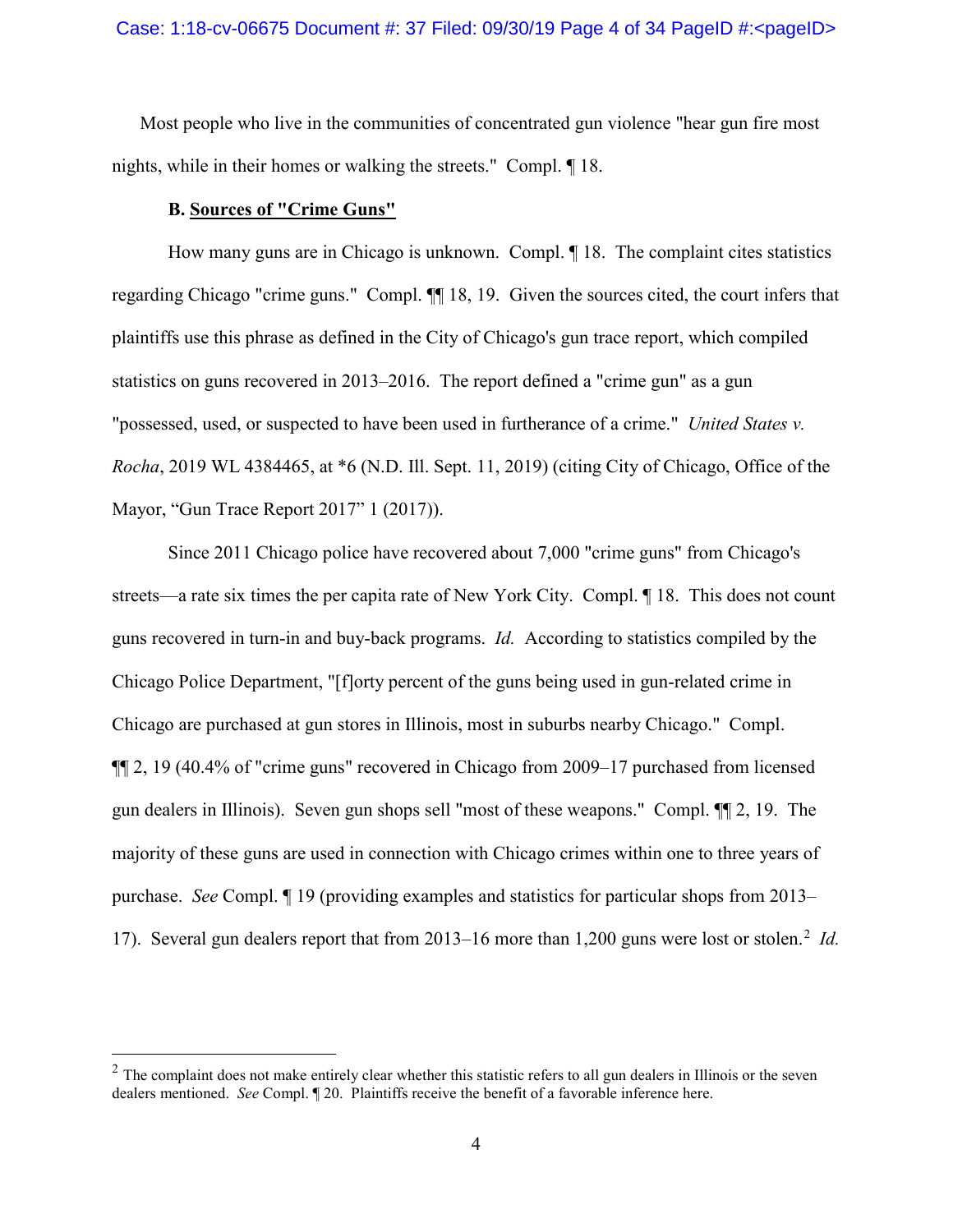¶ 20. "This includes [gun losses from] burglaries and robberies, which are increasing at an

alarming rate." *Id.*

# **C. The Effects of Gun Violence**

On how exposure to gun violence affects children, plaintiffs allege:

It is well-established among physicians, trauma specialists and educators, as well as in the scientific, peer-reviewed literature, that when a child, particularly a young child, is exposed to gun violence, there is a dramatic and lasting impairment of the child's basic life activities. This includes deficits in the child's ability to care for himself or herself, the child's sleep, reading abilities, learning capacity, concentration, thinking and communication. . . . . Many studies have found that children directly or indirectly exposed to community violence, most often gun violence, develop acute or post-traumatic stress disorder, including disrupted sleep, anxiety and fear, as well as reduced awareness and difficulty with concentration, thinking and memory, all of which impair cognitive functioning . . . . In Chicago, there have been many studies linking exposure to gun violence directly to deficits in academic performance by African-American children.

Compl. ¶ 31, 32, 34 (internal citations to studies omitted); *see also* Compl. ¶¶ 35–36 (discussing

additional studies of Chicago students). Based on these studies and the named plaintiffs'

experiences, plaintiffs allege they are disabled within the meaning of the ADA. *See* Compl.

¶¶ 44, 50, 55.

# **D. The Named Plaintiffs**

Each named plaintiff sues as a guardian ad litem of a minor child. *See* Compl. ¶¶ 4–6. Each African-American child lives or lived in Chicago's Austin neighborhood. *Id.* Each child has been diagnosed with Post-Traumatic Stress Disorder. *Id.* Each child alleges that exposure to gun violence on a daily basis contributed substantially to the diagnosis as well as related problems at home and at school. *See id.* In the following summary, ages and places of residence are stated as of the date on which the complaint was filed.

Plaintiff Demetria Powell sues on behalf of her eight-year-old son, D.P. Compl. ¶ 4. Powell, D.P., and D.P.'s two-year-old sister live in Austin. Compl. ¶¶ 4, 37. Most nights they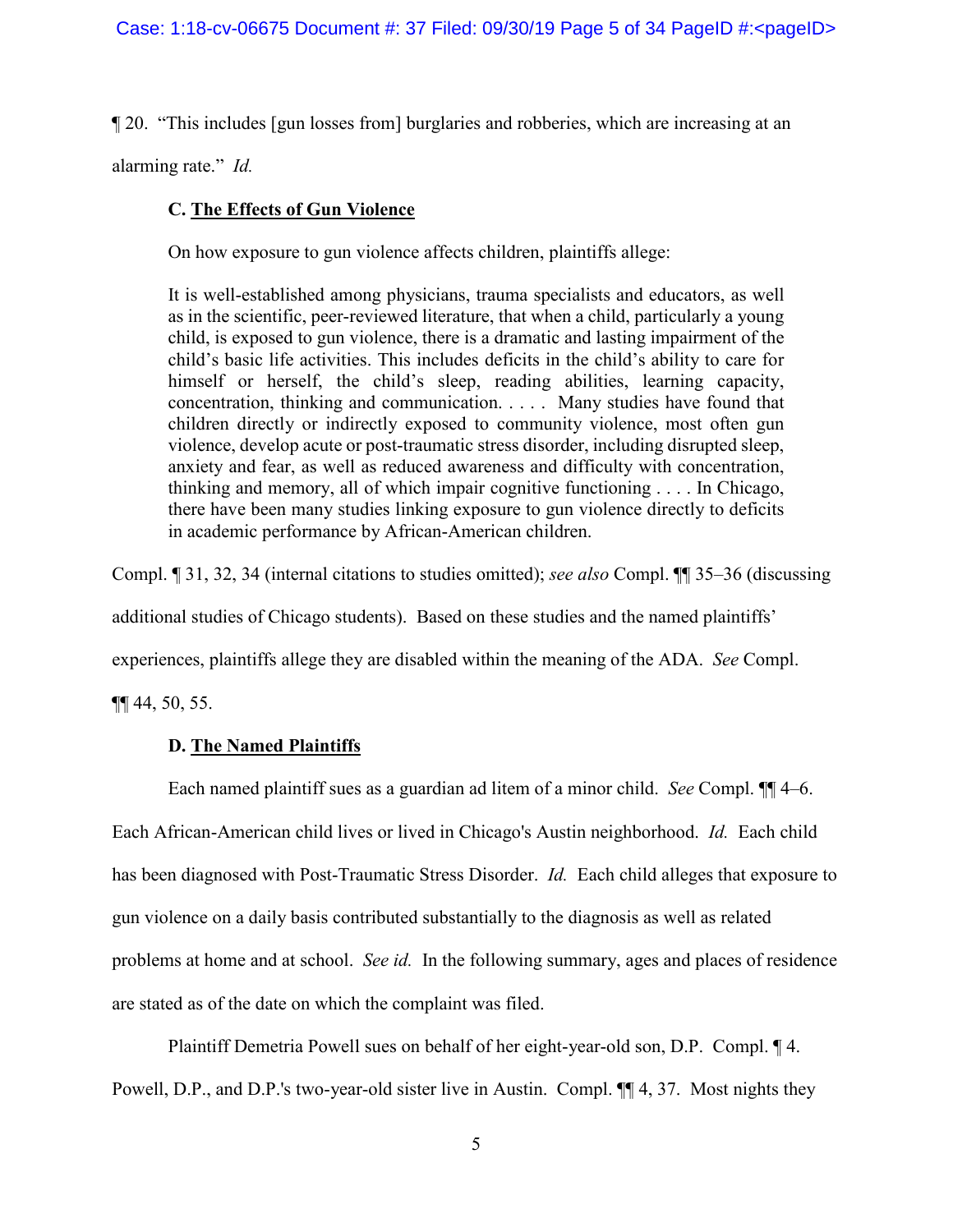hear gun shots on the block where they live. Compl. ¶ 4. During the first half of 2018, four shootings occurred within two blocks of D.P.'s home; one was fatal. *Id.* In 2016, D.P.'s father was shot to death in Chicago's West Garfield Park neighborhood. Compl. ¶¶ 4, 38 (murder remains unsolved). Then a kindergartener, "D.P. saw his father's bullet-ridden body." Compl. ¶ 4; *see also* Compl. ¶ 38. The effect on D.P. was pronounced:

D.P. went back to his kindergarten class after a week. His kindergarten teacher, Raven McGill, had regarded D.P. as a well-behaved and bright young boy, but after his father was killed, he began yelling in class and having angry outbursts. The teacher and family tried to respond effectively but could not. For months after the shooting, D.P. repeatedly woke up in tears because of terrible dreams about his father. He had a great deal of difficulty sleeping. He was afraid. At school, his behavior deteriorated, and he was physically aggressive with other students and, at one point, punched and kicked his teacher, requiring him to be sent home. D.P. would speak about his father at school, once pointing to the clouds and telling his teacher "that's where my dad is[,"] and on another occasion telling the teacher he would be excited "when his dad comes back[."] Beginning with his father's shooting, D.P. has struggled in school, experiencing difficulties in learning, reading, thinking and communicating.

Compl.  $\P$  40.

Plaintiff Tanya Reese sues on behalf of her 16-year-old son M.R. Compl. ¶ 5. Reese presently lives in Oak Park, Illinois, but used to live in the Austin neighborhood. Compl. ¶¶ 5, 46. While he lived in Austin, M.R. "regularly heard gunshots at night" and was exposed to a "consistent" level of gun violence on his block since at least 2014. Compl. ¶ 5. Five shootings were reported in the first six months of 2018 within three blocks of M.R.'s former Austin address. *Id.* In August 2015, M.R.'s older brother, Pierre Reese, was shot to death in the Austin neighborhood. Compl. ¶ 47 (crime remains unsolved). Then 13-year-old M.R. looked up to Pierre like a father. Compl. ¶ 48. In the wake of his brother's death, M.R. "could not sleep, communicate about his brother's death or what was going on in his life. He cried often and withdrew from family life." Compl. ¶ 48. The family has moved out of the Austin neighborhood, and M.R. continues to receive counseling. Compl. ¶¶ 48, 49.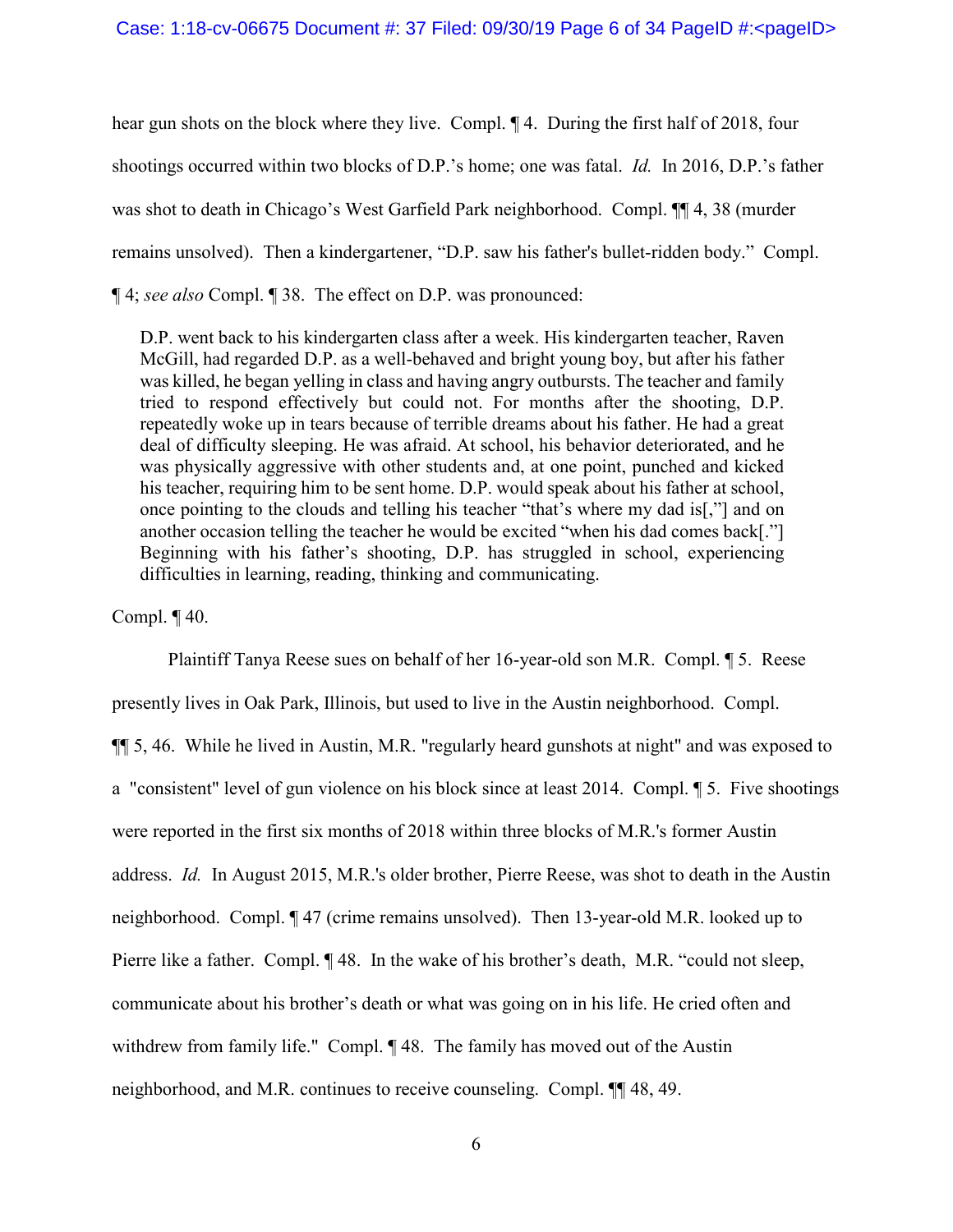Plaintiff Tywanna Patrick sues on behalf of her 11-year-old granddaughter, J.C. Compl. ¶ 6. Patrick lives in Chicago's Near West Side; she operates a shop in the Austin neighborhood. *See* Compl. ¶¶ 6, 51. In 2014 Patrick's 21-year-old son was shot to death in the Austin neighborhood. Compl. ¶¶ 6, 52 (two arrests made). J.C. lived in Austin at the time. Compl. ¶ 51. She and her uncle had a "very close" relationship. Compl. ¶ 53. Seven-year-old J.C. was present in Patrick's shop when the police delivered the news of her uncle's shooting; she heard the police describe what happened and also heard "family friends" describe the shooting. *Id.* For months following the shooting, J.C. had difficulty sleeping; she began having trouble concentrating and communicating in school. Compl. ¶ 54. She was "generally unwilling to leave the home" and became "clingy." *Id.*

Like the other children, J.C. continued regularly to feel the effects of gun violence. *See* Compl. ¶ 6. Five shootings, one fatal, occurred within three blocks of her former address in Austin during the first half of 2018. *Id.* J.C. has recently moved to Bellwood, Illinois. *Id.*

#### **E. Relief Requested**

Although gun dealers must be licensed by the federal ATF, plaintiffs allege that ATF "does little to monitor guns in [Illinois gun ] stores, or to prevent the loss or theft of gun." Compl. ¶ 21 (tracing this in part to federal laws preventing ATF from requiring gun dealers to submit to regular firearms inventory inspections and permitting regular inspections, absent a warrant, no more than once a year). The complaint also says that Illinois municipalities "have done little" to address the problem.<sup>[3](#page-6-0)</sup> Compl.  $\P$  22 (noting that 53 of Illinois' 1,299 municipalities have adopted a gun dealer or trafficking ordinance).

<span id="page-6-0"></span> $3$  As plaintiffs allege, Compl.  $\P$  23, the FOID Act preempts local ordinances concerning (among other things) "the regulation, licensing, possession, and registration of handguns and ammunition for a handgun, and the transportation of any firearm and ammunition by a holder of a valid Firearm Owner's Identification Card." 430 ILCS 65/13.1(b); *see also* 430 ILCS 65/13.1(c).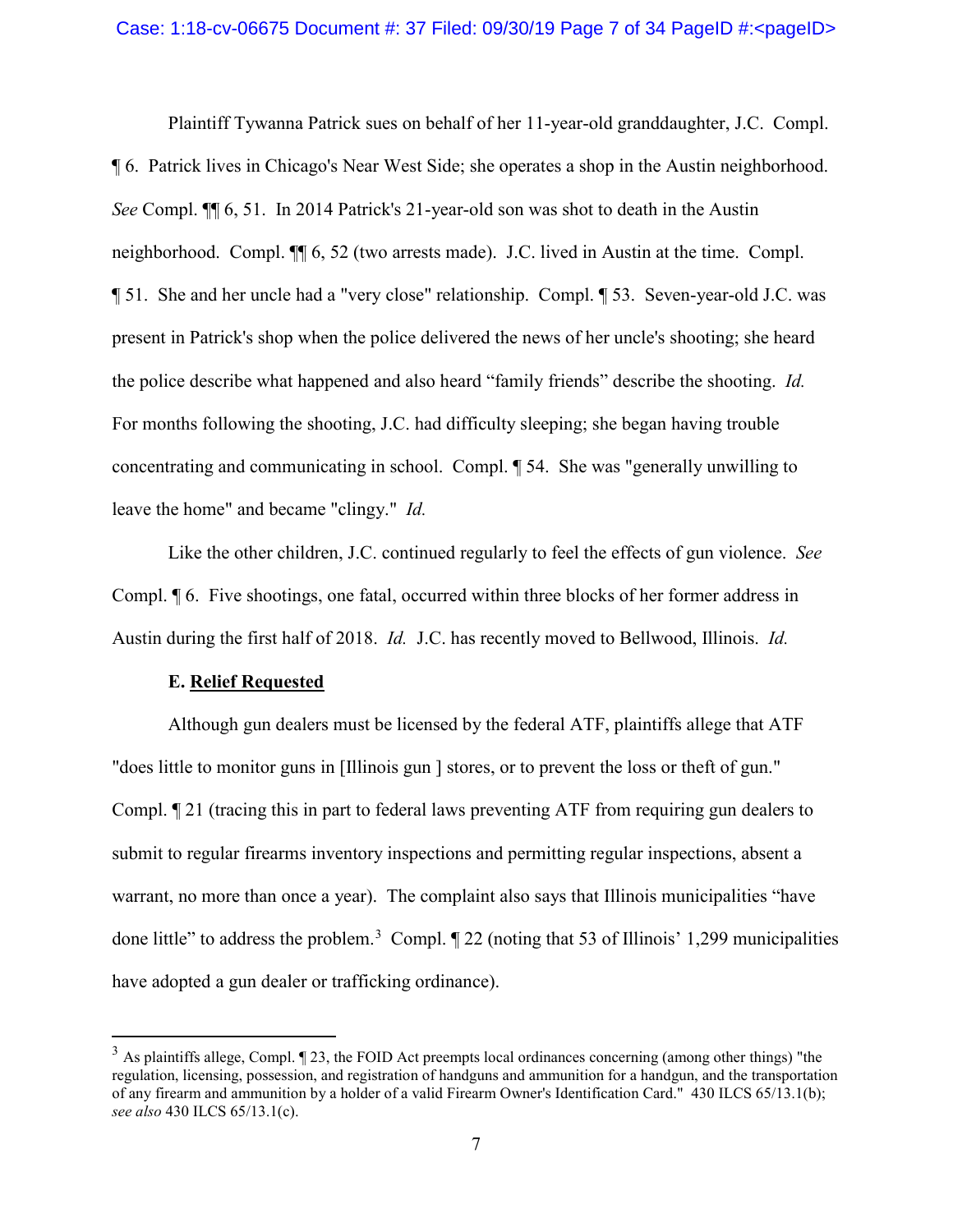Plaintiffs allege that the Illinois Firearms Owners' Identification Card Act ("FOID Act"), 430 ILCS 65/0.01 et seq., empowers the state defendants here—the state itself and the state police—to enact regulations that would substantially decrease the rate of gun violence in Chicago's predominately African-American neighborhoods. *See* Compl. ¶¶ 23–28. The FOID Act declares that "[n]o person may acquire or possess any firearm, stun gun, or taser within this State without having in his or her possession a Firearm Owner's Identification Card previously issued in his or her name by the Department of State Police." § 65/2(a)(1); *but see id.*  $§ 65/2(b) - (c)(5)$  (exceptions). The identification card requirement applies to ammunition as well. *Id.* § 65/2(a)(2). Among other things, the FOID Act generally creates a system of background checks for firearms purchases. *See* § 3.1.

The state police have, according to plaintiffs, broad authority to pass regulations under the FOID Act. Compl. ¶ 25 (citing 20 ILCS § 2605 -15, 65/3 (a-10), 65/3.1(f)). The crux of their claims is that defendants have not exercised that authority, and "[t]he Pervasive Gun Violence in Chicago's African-American Neighborhoods Has Caused Thousands of African-American Children to Become Disabled Under the ADA" as a result. Compl. ¶ 28; *see also* Compl. ¶ 29.

Paragraph 28 of the complaint lists 12 specific regulations defendants could enact. They point to "[many] studies" that "have concluded that meaningful regulation of the primary and secondary gun markets, as set forth in par. 28 . . . ." will reduce the number of guns available in cities like Chicago." Compl. ¶ 27 (collecting citations). A sampling of the regulations follows:

- A. To conduct and provide verification of background checks on all gun store and gun show employees to make sure they can pass the same background checks as gun purchasers before they handle and sell guns at the stores or at gun shows;
- B. To install video recording systems to film the point of sale to discourage

 $\overline{a}$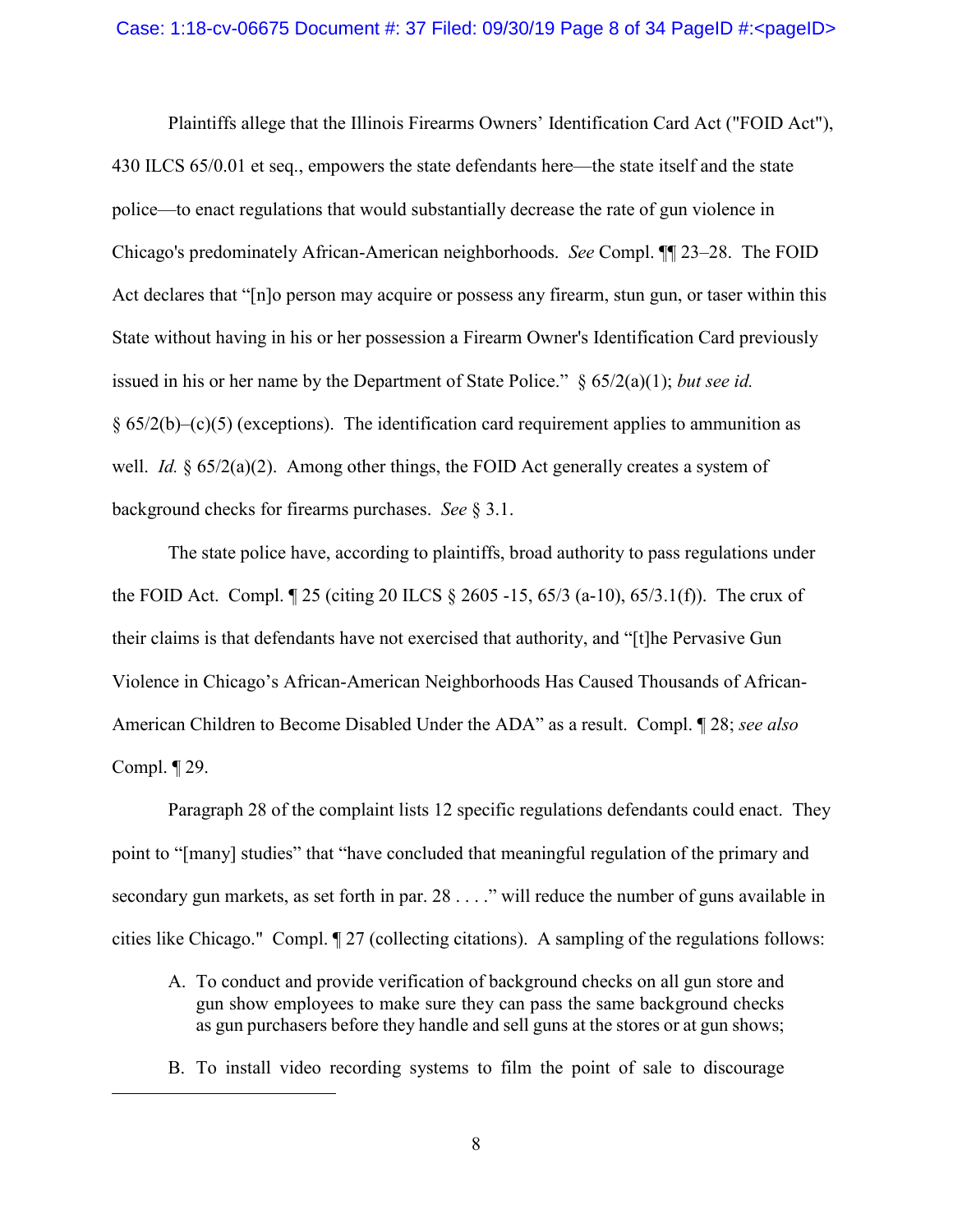traffickers and buyers using false identification, or purchasing multiple guns, and assist law enforcement officers in identifying straw purchasers of "crime guns;"

. . . .

F. To take possession of FOID cards that have been suspended or revoked but not returned by the owner, and develop systems for recovery of such FOID cards independent of gun dealers and gun shows, as only 30% of revoked FOID cards are returned presently, according to . . . an audit by the Office of the Auditor General of Illinois;

. . . .

I. To prohibit the sale of guns "off the books", i.e. that cannot be supported by contemporaneous paperwork which shows compliance with ATF rules (a completed ATF 4473 form) and compliance with 430 ILCS 65/3, which accounted for 5.5% of all Chicago crime guns between 2009-2013, (Cook, at 745 (2015);

Compl. ¶ 28.

In the request for relief beneath each of the complaint's two ADA counts, plaintiffs ask the court to (a) declare that defendants have violated their rights and (b) "[e]nter an injunction requiring that the defendant Illinois Department of State Police exercise its authority, under applicable state law, to make a reasonable accommodation for the disabilities and special needs of the plaintiff children, requiring that such accommodation consist of rules and regulations such as those contained in paragraph 28 above." Compl. pp. 26–27, 28–29 (also requesting reasonable attorney's fees). Count III seeks substantially the same relief. *See* Compl. ¶ 64. Plaintiffs allege in Count III that "the defendants have used methods of administration that permit more illegal guns in African American than white neighborhoods and such lax methods have subjected the plaintiff children to discrimination on the basis of their race." *Id.*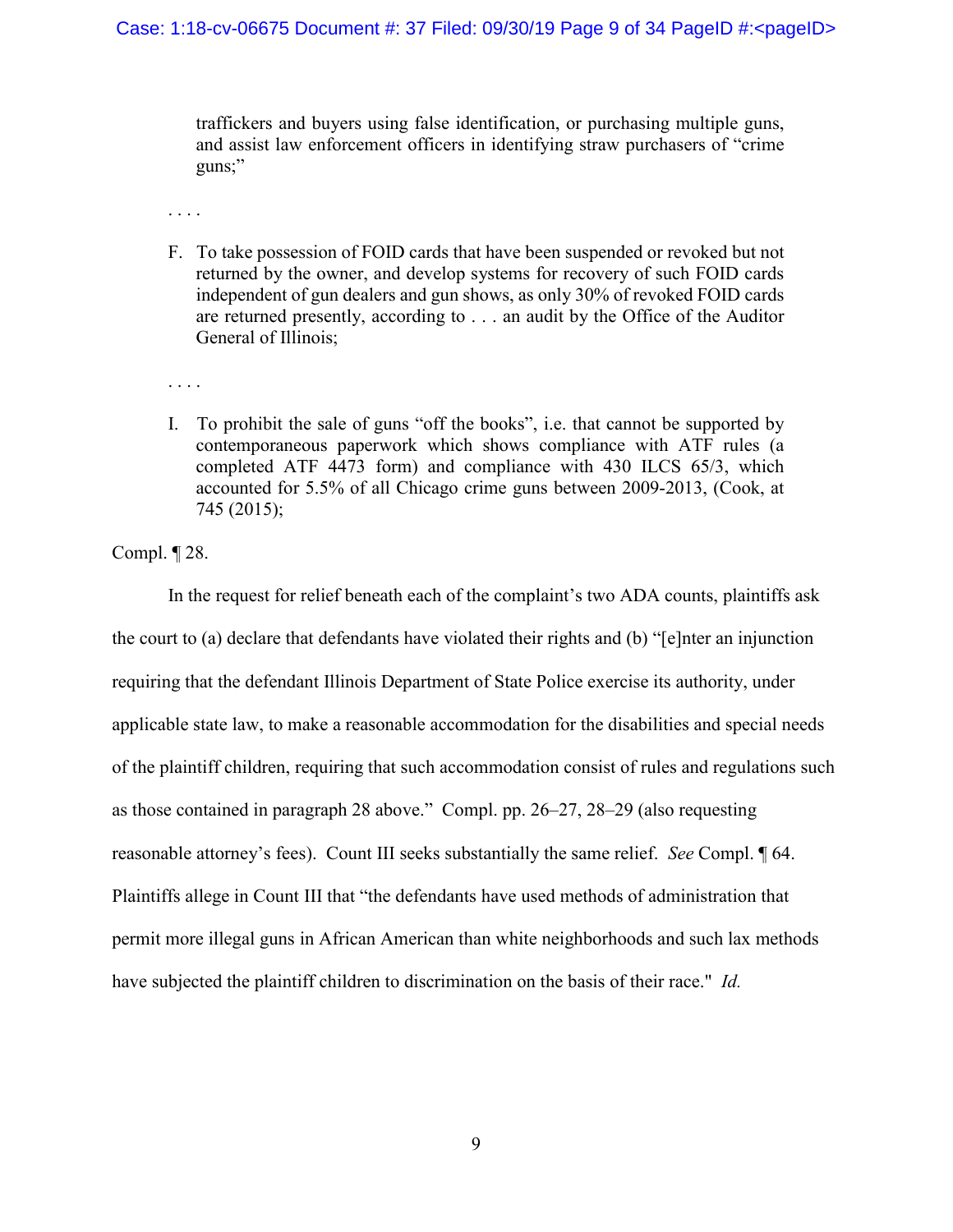### **II. Standing**

"In every federal case, the party bringing the suit must establish standing to prosecute the action. 'In essence the question of standing is whether the litigant is entitled to have the court decide the merits of the dispute or of particular issues.'" *Elk Grove Unified Sch. Dist. v. Newdow*, 542 U.S. 1, 11 (2004), *abrogated on other grounds by Lexmark Int'l, Inc. v. Static Control Components, Inc.*, 572 U.S. 118, 127 (2014) (quoting *Warth v. Seldin*, 422 U.S. 490, 498 (1975)). "As a jurisdictional requirement, the plaintiff bears the burden of establishing standing." *Apex Dig., Inc. v. Sears, Roebuck & Co.*, 572 F.3d 440, 443 (7th Cir. 2009). "'[A] plaintiff must demonstrate standing for each claim he seeks to press' and 'for each form of relief' that is sought." *Davis v. Fed. Election Comm'n*, 554 U.S. 724, 734 (2008) (quoting *DaimlerChrysler Corp. v. Cuno*, 547 U.S. 332, 352 (2006)).

Citing Federal Rule of Civil Procedure  $12(b)(1)$ , defendants challenge the complaint on its face. *See* Mem. Supp. Mot. to Dismiss 4–10, ECF No. 25. A Rule 12(b)(1) motion raises either a facial or factual challenge to subject matter jurisdiction. *Silha v. ACT, Inc.*, 807 F.3d 169, 173 (7th Cir. 2015) (citing *Apex Dig.*, 572 F.3d at 443). A facial challenge claims that the complaint's, or another pleading's, allegations are insufficient, while "[a] factual challenge contends that 'there is in fact no subject matter jurisdiction,' even if the pleadings are formally sufficient." *Id*. (quoting *Apex Dig.*, 572 F.3d at 444) (emphasis omitted). Regardless of which type of challenge is raised, the plaintiff, as the party invoking federal jurisdiction, always bears the burden to establish that subject matter jurisdiction exists. *United Phosphorus, Ltd. v. Angus Chem. Co.*, 322 F.3d 942, 946 (7th Cir. 2003), *overruled on other grounds by Minn–Chem, Inc. v. Agrium, Inc.*, 683 F.3d 845 (7th Cir. 2012). On a facial challenge like the one here, "'the district court must accept as true all material allegations of the complaint, drawing all reasonable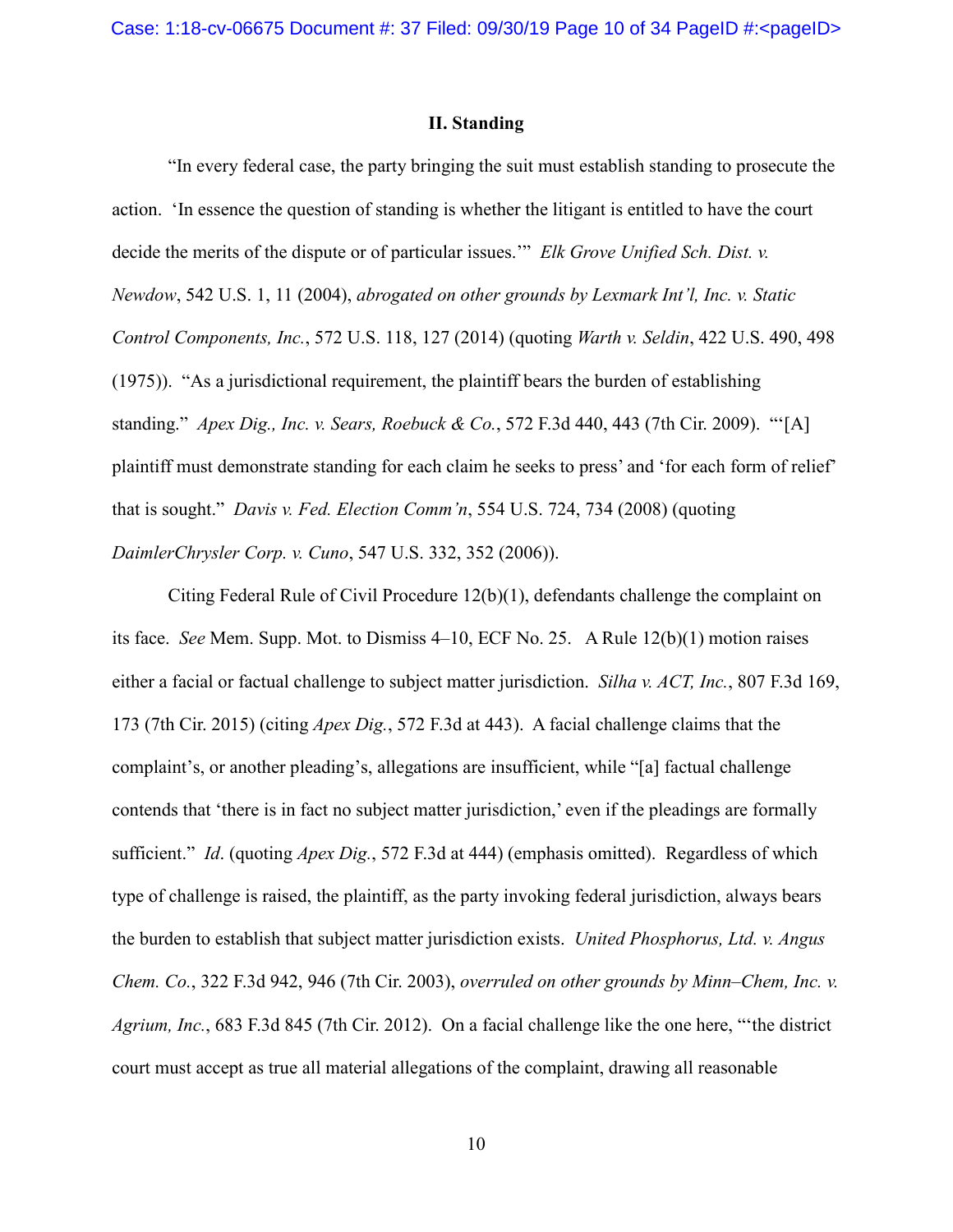inferences therefrom in the plaintiff's favor.'" *Remijas v. Neiman Marcus Grp., LLC*, 794 F.3d 688, 691 (7th Cir. 2015) (quoting *Reid L. v. Ill. State Bd. of Educ.*, 358 F.3d 511, 515 (7th Cir. 2004)).

To meet the minimum standing requirements of Article III, a plaintiff must establish three things: (1) he or she suffered or will suffer a concrete and particularized injury that is actual or imminent; (2) the injury is fairly traceable to the defendant's action; and (3) it is likely that the injury will be redressed by a favorable decision. *Lujan v. Defs. of Wildlife*, 504 U.S. 555, 560–61 (1992); *Berger v. Nat'l Collegiate Athletic Ass'n*, 843 F.3d 285, 291 (7th Cir. 2016). Defendants contest the traceability and redressability components of standing. *See* Mem. Supp. Mot. to Dismiss 6–11, ECF No. 25.

The briefs cite the general black letter test for Article III standing just quoted, but do not discuss its more specific application to requests for injunctive and declaratory relief. *See* Mem. Supp. Mot. to Dismiss 6–7; Resp. to Mot to Dismiss 6, ECF No. 31. To establish standing to seek a permanent injunction, plaintiffs must demonstrate that: "(1) they are under threat of an actual and imminent injury in fact; (2) there is a causal relation between that injury and the conduct to be enjoined; and (3) it is likely, rather than speculative or hypothetical, that a favorable judicial decision will prevent or redress that injury" *Schirmer v. Nagode*, 621 F.3d 581, 586 (7th Cir. 2010) (quoting *Summers v. Earth Island Institute*, 555 U.S. 488, 490 (2009)) (other citations omitted). When a plaintiff seeks a declaratory judgment, "'[b]asically, the question in each case is whether the facts alleged, under all the circumstances, show that there is a substantial controversy, between parties having adverse legal interests, of sufficient immediacy and reality to warrant the issuance of a declaratory judgment.'" *MedImmune, Inc. v. Genentech,*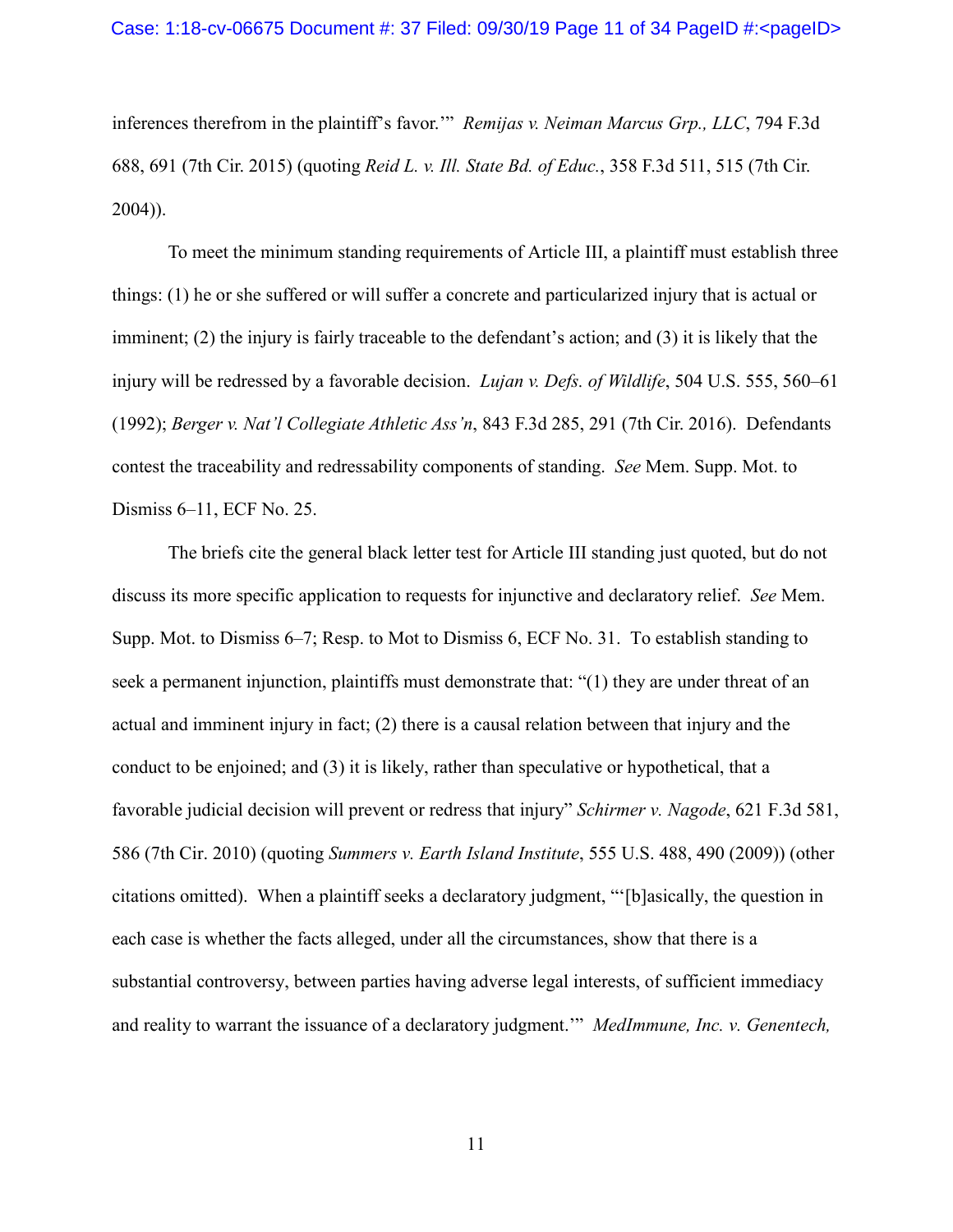*Inc.*, 549 U.S. 118, 127 (2007) (quoting *Md. Cas. Co. v. Pac. Coal & Oil Co.*, 312 U.S. 270, 273  $(1941)$ ).

# **A. Threat of Actual or Imminent Injury in Fact**

Defendants concede that the complaint adequately alleges an injury in fact: "there is no question the complaint adequately alleges the psychological trauma to children who hear and are frightened by the sounds of gunshots, who personally see victims of violence dead or dying at crime scenes, and who have to cope on a frequent basis with the news of friends or loved ones killed or injured from gun violence." Mem. Supp. Mot. to Dismiss 6. The precise nature of the ongoing threatened injury alleged in the complaint bears emphasis here. If plaintiffs sought money damages, the psychological harm and trauma alleged in the complaint certainly would meet the injury in fact requirement. *See, e.g., Clarkson v. Town of Florence*, 198 F. Supp. 2d 997, 1003–04 (E.D. Wis. 2002) (citing *Freedom from Religion Found., Inc. v. Zielke*, 845 F.2d 1463, 1467–68 (7th Cir. 1988)). But standing to seek damages for past wrongs does not necessarily give a plaintiff standing to seek a prospective injunction. "A plaintiff 'must demonstrate standing separately for each form of relief sought.'" *Schirmer v. Nagode*, 621 F.3d 581, 585 (7th Cir. 2010) (quoting *Friends of the Earth, Inc. v. Laidlaw Envtl. Servs.*, 528 U.S. 167, 185 (2000)) (other citation omitted).

The complaint defines the ongoing injury as the threat of continuing exposure to incidents of gun violence in the five primarily African-American Chicago neighborhoods in which it is most concentrated.<sup>[4](#page-11-0)</sup> The trauma each child suffered in the past frames this ongoing

<span id="page-11-0"></span> <sup>4</sup> The complaint also seeks an award of plaintiffs' attorneys' fees. *See* Compl. ¶¶ 61, 64. That request does not establish Article III standing. *See Steel Co. v. Citizens for a Better Env't*, 523 U.S. 83, 107 (1998) (explaining that "[a] plaintiff cannot achieve standing to litigate a substantive issue by bringing suit for the cost of bringing suit. The litigation must give the plaintiff some other benefit besides reimbursement of costs that are a byproduct of the litigation itself.").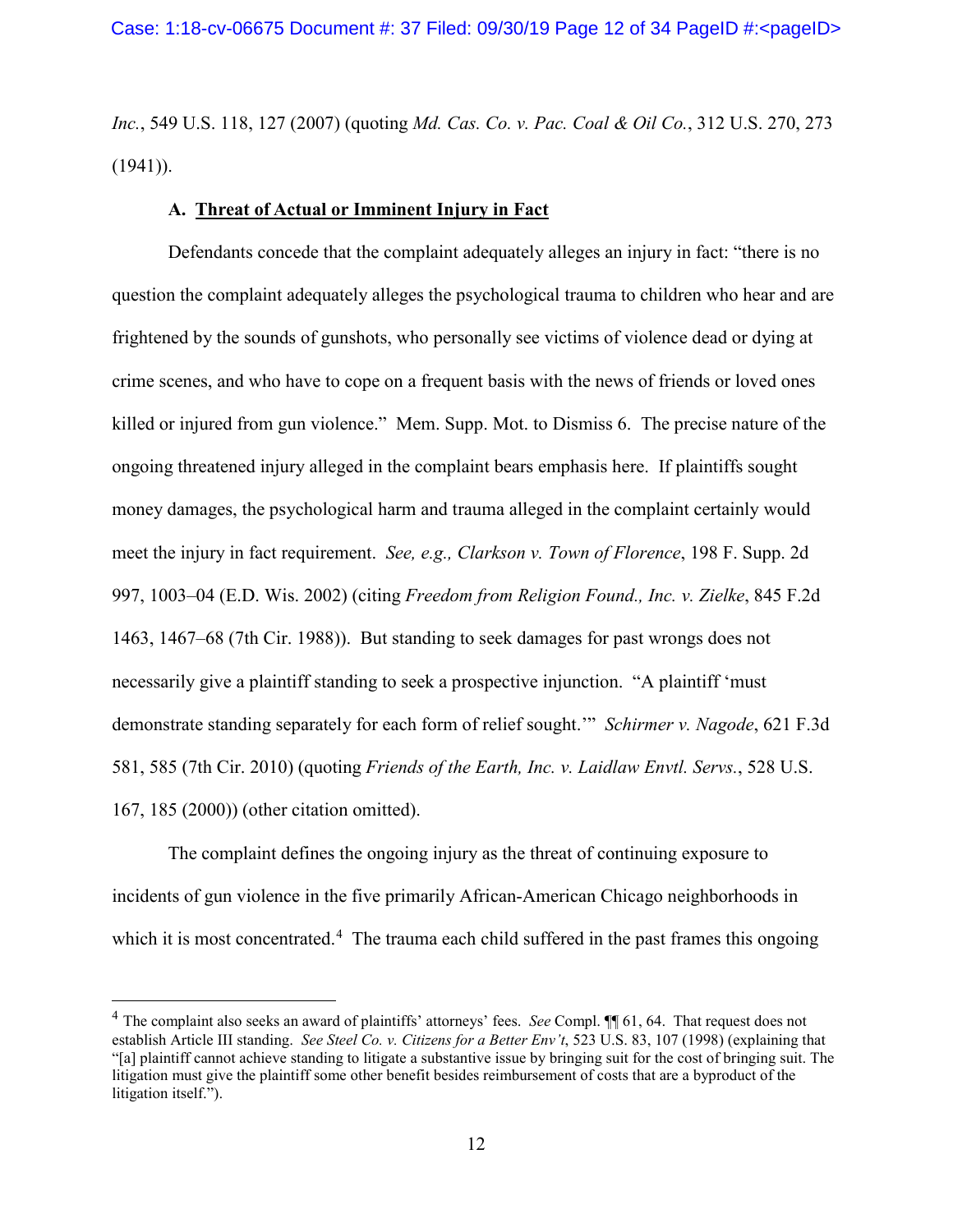injury by establishing that each plaintiff represents a child with a disability. *See* Compl. ¶ 31. Plaintiffs do not seek money damages to compensate them for the child's trauma suffered in the past as a result of exposure to gun violence or indeed for anything else. *See id.* Plaintiffs want a declaration and prospective injunction requiring defendants to promulgate regulations designed to curb future gun violence on Chicago's streets. *See* Compl. ¶¶ 27–28.

Having defined the ongoing threat of injury the complaint alleges with precision, the court has little trouble concluding that it is discrete and particularized. A "generalized grievance" does not satisfy the injury in fact requirement; standing does not lie where "the impact on [plaintiff] is plainly undifferentiated and 'common to all members of the public.'" *Lujan*, 504 U.S. at 575 (quoting *United States v. Richardson*, 418 U.S. 166, 171, 176–77 (1974)) (alterations, internal quotations and other citations omitted); *see also id.* at 575–76 (further discussing taxpayer standing cases and the insufficiency of generalized grievances to establish standing). Though not couched in injury in fact terms, the gist of many of defendants' arguments against standing is that gun violence in Chicago is a problem that affects everyone in the city of Chicago and State of Illinois to some measure. The complaint contains ample statistical evidence that gun violence in Chicago is concentrated in Austin and other predominately African-American neighborhoods. *See* Compl. ¶¶ 16–19. It is reasonable to infer that the concentrated violence begets trauma and the psychological and behavioral injuries described in the complaint, creating discrete pockets of predominately African-American individuals disproportionately likely to be harmed by ongoing exposure.

The complaint here shares its theory of discrete and particularized harm with a recent Supreme Court case, *Bank of America Corp. v. City of Miami*, 137 S. Ct. 1296 (2017). Considering the Fair Housing Act, the Supreme Court held that a city had standing to sue a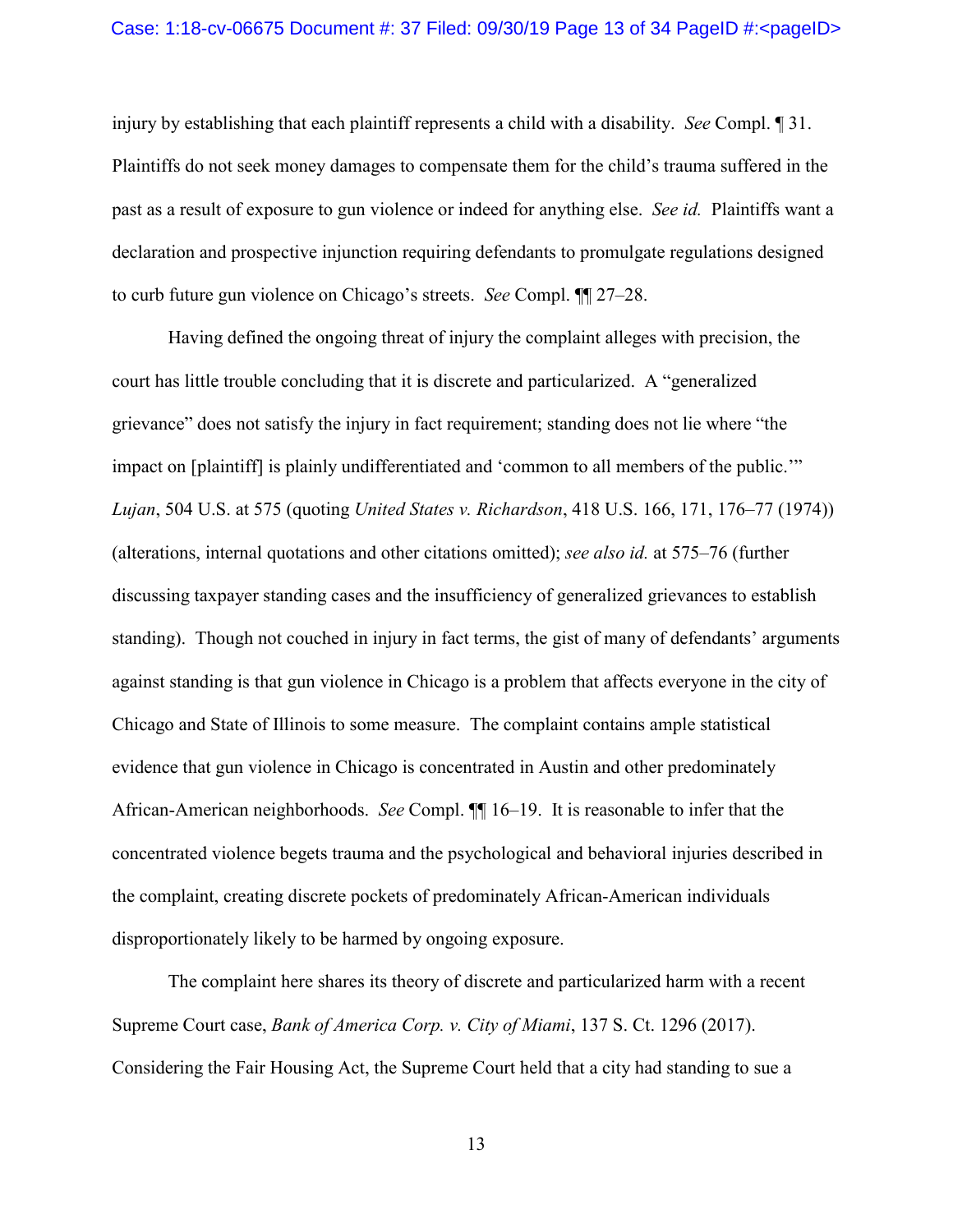lender based on allegations that two lenders intentionally gave African-American and Latino individuals risky mortgages. *Id.* at 1301–02. The Court held that the plaintiff's complaint established the standing of the City of Miami to sue under the Fair Housing Act based on allegations that the lender's "unlawful conduct led to a 'concentration' of 'foreclosures and vacancies' in [certain] neighborhoods." *Id.* at 1304. Those concentrated "foreclosures and vacancies" caused "stagnation and decline in African-American and Latino neighborhoods," impairing the plaintiff's efforts to create integrated neighborhoods. *Id.* at 1304 (relying on *Gladstone Realtors v. Vill. of Bellwood*, 441 U.S. 91, 99 (1979)). Similarly here, the plaintiffs allege a chain of causation from defendants' unlawful conduct leading to concentrations of preventable gun violence in predominately African-American neighborhoods. *See* Compl. ¶¶ 16–19; *see also Gladstone Realtors*, 441 U.S. at 109–10 (allegations of "racial steering" (i.e., red lining) had the effect of "replacing what is presently an integrated neighborhood with a segregated one"). Just as residing in an allegedly gerrymandered voting district confers standing on members of minority racial groups to challenge the district, *Gill v. Whitford*, 138 S. Ct. 1916, 1929 (2018) (citing *Ala. Legislative Black Caucus v. Ala.*, 575 U.S. ––––, ––––, 135 S. Ct. 1257, 1265 (2015)), so too does residing in Chicago neighborhoods in which gun violence is concentrated. *Cf. Brady Campaign to Prevent Gun Violence v. Salazar*, 612 F. Supp. 2d 1, 28 (D.D.C. 2009) (analogous to concentration theory; plaintiffs had standing to challenge rule change allowing firearms in discretely concentrated area to which they intended to go, specifically national parks).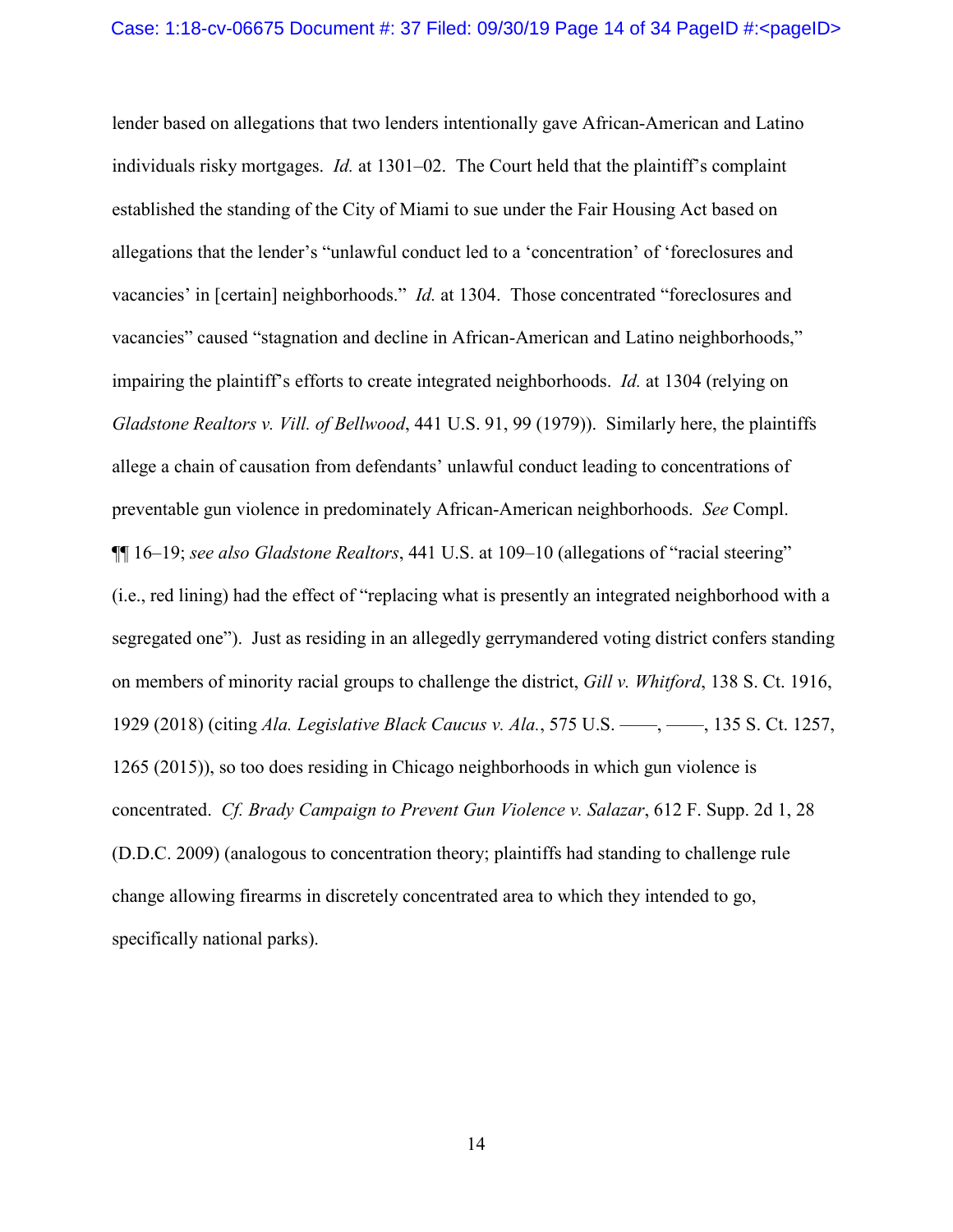Nonetheless, the complaint raises standing questions about where two of the three plaintiff children lived when it was filed.<sup>[5](#page-14-0)</sup> Establishing standing to seek injunctive relief to stem a harm within a geographic locus generally requires the plaintiff to allege some intent to return to the place in which the harm will again occur. *See Lujan*, 504 U.S. at 564 (holding that affidavit averring that plaintiff planned to return "some day" was insufficient to establish standing "without any description of concrete plans, or indeed even any specification of *when* the some day will be"). The Seventh Circuit has held that standing to sue under Title II of the ADA for injunctive relief requires a "'real and immediate' threat that plaintiffs will be harmed by the non-ADA-compliant courthouse" or, as in this case, regulations. *Hummel v. St. Joseph Cty. Bd. of Comm'rs*, 817 F.3d 1010, 1017 (7th Cir. 2016) (quoting *Scherr v. Marriott Int'l, Inc.*, 703 F.3d 1069, 1074 (7th Cir. 2013) (holding plaintiffs lacked standing to seek injunction to require county courthouse to comply with ADA requirements). Standing may also be established by allegations that a plaintiff with a disability has been reasonably deterred from using an accommodation. *Chapman v. Pier 1 Imports (U.S.) Inc.*, 631 F.3d 939, 949 (9th Cir. 2011) (en banc); *see also Access Living of Metro. Chicago v. Uber Tech., Inc.*, 351 F. Supp. 3d 1141, 1149 (N.D. Ill. 2018).

Applying this standard here, only D.P. faces an actual or imminent threat of exposure to further gun violence in Chicago. D.P. continues to live in Chicago's Austin neighborhood where the complaint alleges gun violence continues on a daily basis. *See* Compl. ¶¶ 5, 16–19. But T.C. and M.R. moved out of Chicago before the complaint was filed, T.C. to Bellwood and M.R. to Oak Park. Compl. ¶¶ 5, 6. The complaint says nothing about how the regulations plaintiffs

<span id="page-14-0"></span> $<sup>5</sup>$  No party raised this issue. The court is nevertheless bound to address it because "[a]s a jurisdictional requirement,</sup> standing to litigate cannot be waived or forfeited." *Va. House of Delegates v. Bethune-Hill*, 139 S. Ct. 1945, 1951 (2019) (citing *Wittman v. Personhuballah*, 578 U.S. ––––, –––– – ––––, 136 S. Ct. 1732, 1736–1737 (2016)).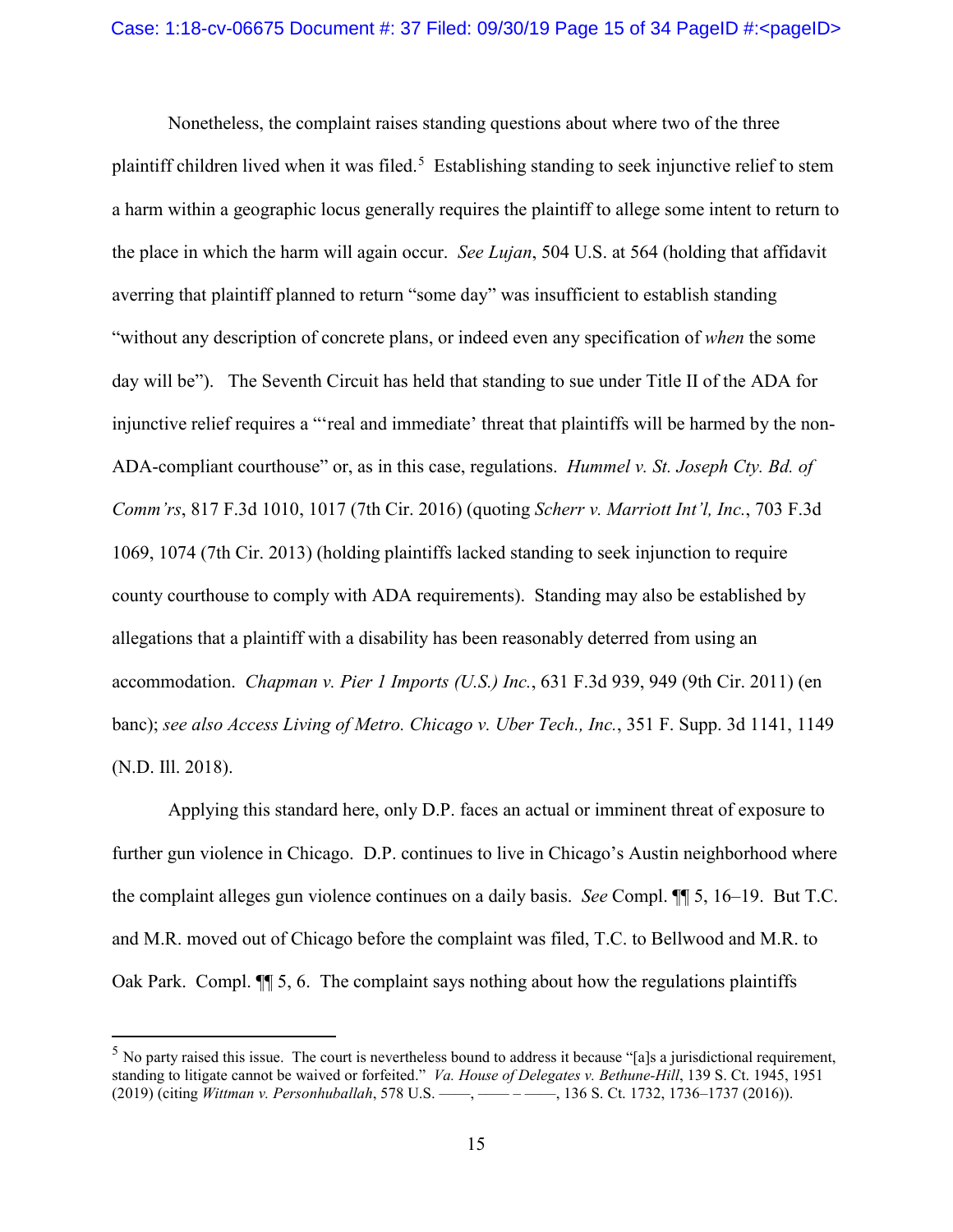propose would affect either child's exposure to gun violence, if any, in Oak Park or Bellwood. To the contrary, plaintiffs specifically plead that the regulations will "stem the flow of guns into Chicago." Compl. ¶ 28. Probably due to the scope of the reports and scholarly materials on which plaintiffs rely, they confine their allegations of the prevalence and concentration of gun violence to the City of Chicago and its neighborhoods. *See* Compl. ¶¶ 16–19. The complaint does not indicate that either T.C. or M.R. intends to return to the Austin neighborhood or that either child is likely to move to another Chicago neighborhood in which gun violence is concentrated. Accordingly, the court is forced to conclude that neither T.C. nor M.R. faces a reasonably likely ongoing threat of experiencing the harm alleged in the complaint—exposure to gun violence in Chicago.[6](#page-15-0) *See Lujan*, 504 U.S. at 556; *Hummel*, 817 F.3d at 1017; *Scherr*, 703 F.3d at 1074. The court therefore dismisses them, or rather their representatives, for lack of standing.

### **B. Causal Relationship and Redressability**

The parties' arguments concerning causation and redressability often overlap. This should come as no surprise. The standing elements of "'[c]ausation and redressability are closely related[,] like two sides of a coin.'" *Duberry v. District of Columbia*, 924 F.3d 570, 581 (D.C. Cir. 2019) (quoting *West v. Lynch*, 845 F.3d 1228, 1235 (D.C. Cir. 2017)). The elements have focused on different things, however. *Id.* To satisfy the causation element, the plaintiff's injury must be "fairly traceable" to the challenged action of the defendant, and not the result of the independent action of some third party before the court. *Lujan*, 504 U.S. at 560 (quoting

<span id="page-15-0"></span> $6$  Plaintiffs have not offered any separate theory of standing to seek declaratory relief. Accordingly, the court sees no way in which T.C. and M.R. have standing to seek a declaratory judgment. *See Hummel*, 817 F.3d at 1024 (dismissing claim for declaratory relief and stating, "If the injunctive relief is moot, we doubt whether, on these facts, the declaratory judgment request can stand alone.") (quoting *Volkman v. Ryker*, 736 F.3d 1084, 1091 n.1 (7th Cir. 2013)).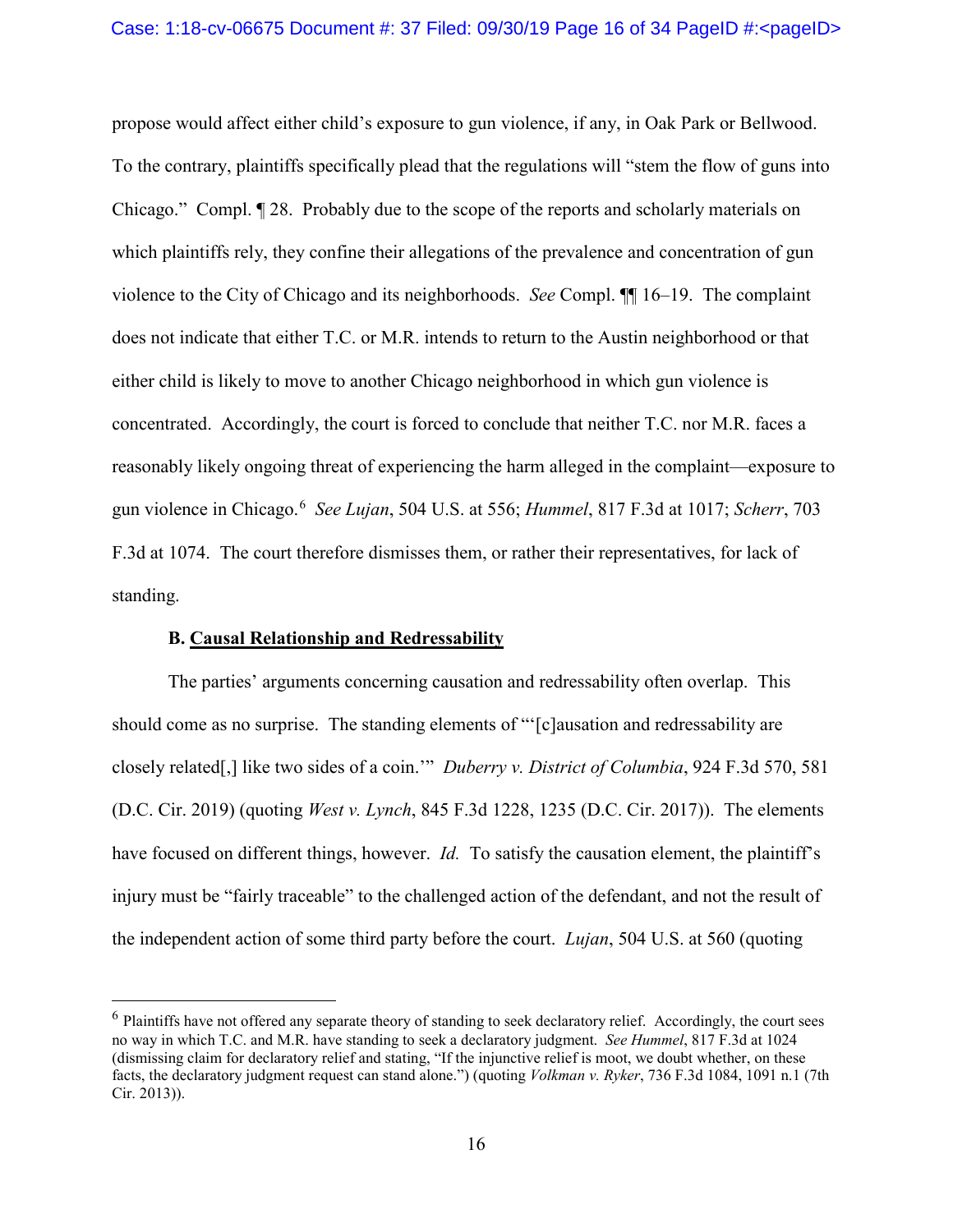*Allen v. Wright*, 468 U.S. 737, 751 (1984)). Redressability, by contrast, focuses on whether there is a "likelihood that the requested relief will redress that injury." *Steel Co.*, 523 U.S. at 84 (citations omitted).

Defendants argue that the chain of causation is too long and attenuated and that redressability is too uncertain to support standing. As they put the matter, "A gun shop may lawfully sell a gun to a person who uses the gun in a crime. A gun shop also may violate the law in selling a gun to a person who might steal the gun from the store or from a lawful purchaser. In all instances, however, the crime of the gun store or the gun user cannot be attributed to [the Illinois State Police]." Mem. Supp. Mot. to Dismiss 6, ECF No. 25. A crime gun might not even have been purchased in Illinois at all, add defendants, making any injunction ineffective. *Id.* And what is more, the federal government has a role to play in gun regulation as well. *See id.*

Defendants' arguments are not without force, but they fall on the merits' side of the line between the laxer standing causation requirement and the common law concept of proximate causation. Notably, defendants rely on merits cases to bolster their standing analysis. *See* Mem. Supp. Mot. Dismiss 8 (citing *Bacon v. City of Richmond*, 475 F.3d 633, 638 (4th Cir. 2007) (applying equitable principles in ADA Title II case at summary judgment)).

While the requirement of proximate causation "is not easy to define," it "generally bars" suits for alleged harm" that is "'too remote'" from the defendant's unlawful conduct. That is ordinarily the case if the harm is purely derivative of "'misfortunes visited upon a third person by the defendant's acts.'" *Lexmark Int'l*, *supra*, 572 U.S. at 133 (quoting *Holmes v. Secs. Investor Prot. Corp.*, 503 U.S. 258, 268–69 (1992) (other citation omitted)). The causation component of Article III standing doctrine does not demand as close a causal connection as the common law proximate causation requirement. *See Lexmark Int'l*, 572 U.S. at 132–33; *Rothstein v. UBS AG*,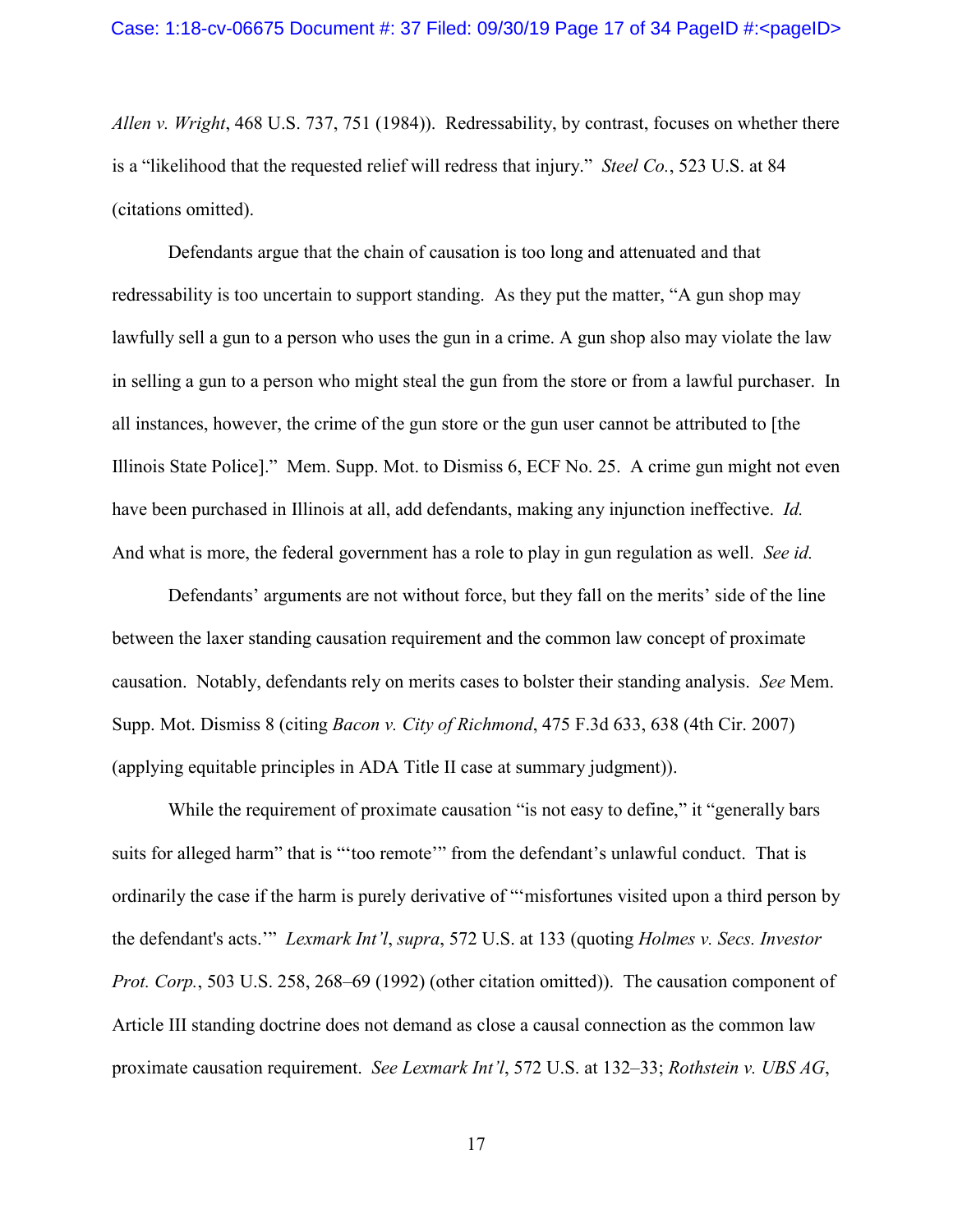708 F.3d 82, 91 (2d Cir. 2013) (citations omitted); *Cty. of Cook v. Wells Fargo & Co.*, 115 F. Supp. 3d 909, 920 (N.D. Ill. 2015) (citing *Lexmark Int'l*, 572 U.S. at 127). Indeed, the Supreme Court has held that the defendant's actions do not have to be "the very last step in the chain of causation" to find standing. *Bennett v. Spear*, 520 U.S. 154, 169 (1997). The traceability requirement may be satisfied when the injury is "produced by [a] determinative or coercive effect upon the action of someone else." *Id.* at 169.

Thus, as defendants concede, standing may be fairly traced to government "inaction" as well as action. *Lujan*, 504 U.S. at 562. "When the plaintiff is not himself the object of the government action or inaction he challenges, standing is not precluded, but it is ordinarily 'substantially more difficult' to establish" at the summary judgment stage. *Id.* (quoting *Allen*, 468 U.S. at 758). When the claimed injury "arises from the government's . . . lack of regulation [of a third party,] . . . causation and redressability ordinarily hinge on the response of the regulated (or regulable) third party to the government action or inaction—and perhaps on the response of others as well." *Id.* (quoting *ASARCO Inc. v. Kadish*, 490 U.S. 605, 615 (1989)).

The complaint here contains specific allegations of how regulable third parties will respond to the regulations plaintiffs propose. Plaintiffs cite statistical and anecdotal evidence showing what few dispute: that gun violence in Chicago is an epidemic and systemic problem that has the features of a public nuisance such as pollution inasmuch as its effects are geographically concentrated: the greater the concentration, the greater the harm inflicted on children exposed to it. *See* Compl. ¶¶ 16–26. Plaintiffs also allege that defendants have the power to pass regulations that could appreciably abate this nuisance. *See id.* ¶¶ 26–28. They do not just say so; they cite scholarly research they claim demonstrates as much. *See id.* All of this the court must accept as true, and the court must "presum[e] that general allegations embrace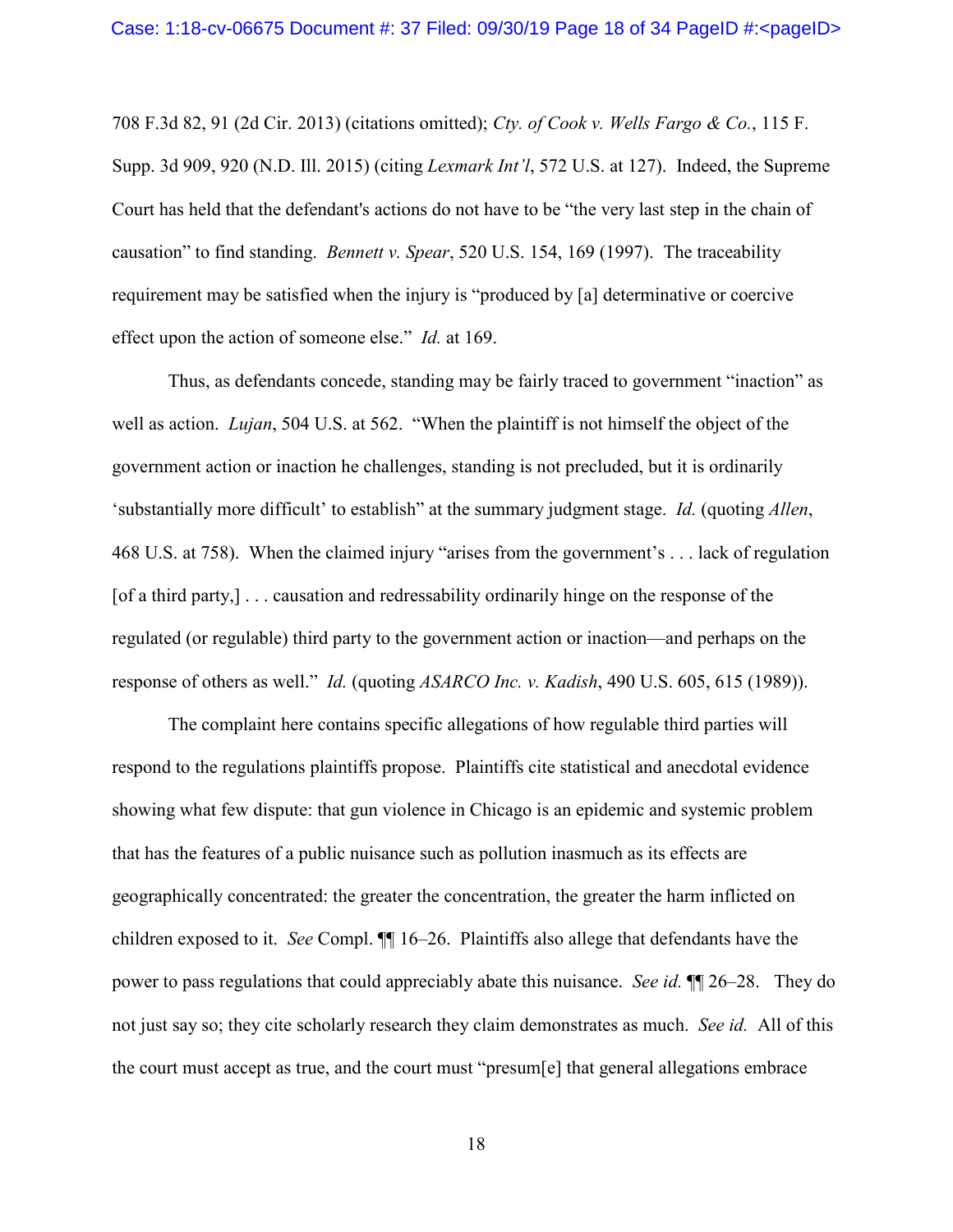those specific facts that are necessary to support the claim." *Lujan*, 504 U.S at 561 (quoting *Lujan v. Nat'l Wildlife Fed.*, 497 U.S. 871, 889 (1990)).

Accordingly, the complaint's well-pleaded allegations suffice to establish causation and redressability at the complaint stage. The Supreme Court has found standing in environmental cases where the alleged injury is caused most immediately by a third party but is fairly traceable to the government's failure to regulate that party and redressable by a favorable decision. *See Summers*, 555 U.S. at 493–94 (plaintiff had standing at outset of suit to challenge agency's failure to regulate; injury more immediately traceable to causes of forest fires; claim subsequently became moot); *Massachusetts v. E.P.A.*, 549 U.S. 497, 521–26 (2007) (state had standing to challenge denial of petition for rulemaking to abate third parties' release of greenhouse gases); *see also Laidlaw*, *supra*, 528 U.S. at 181–83 (private plaintiffs had standing to sue to enforce provisions in EPA permit); *Solid Waste Agency of N. Cook Cty v. U.S. Army Corps of Eng'rs*, 101 F.3d 503, 506–07 (7th Cir. 1996). The court's causation and redressability reasoning has been extended by analogy to the problem of gun violence. *See, e.g., Salazar*, 612 F. Supp. 2d at 28; *N.A.A.C.P. v. Acusport Corp.*, 210 F.R.D. 446, 460–61 (E.D.N.Y. 2002). "Viewing the relevant injury as 'widespread criminal access to firearms' circumvents the 'intervening' third party actor problem. It is obviated by finding harm short of the point at which the third party acts." *Acusport*, 210 F.R.D. at 460. As for the problem of guns flowing from other states or being obtained through criminal means, the short answer at the complaint stage comes from the redressability reasoning of *Massachusetts*, 549 U.S. 497, a case about the regulations of vehicle emissions the plaintiff alleged contributed to global climate change.The defendants in *Massachusetts* argued that global climate change could not be fully ameliorated by adopting federal regulations raising the emission standards for vehicles because other emissions,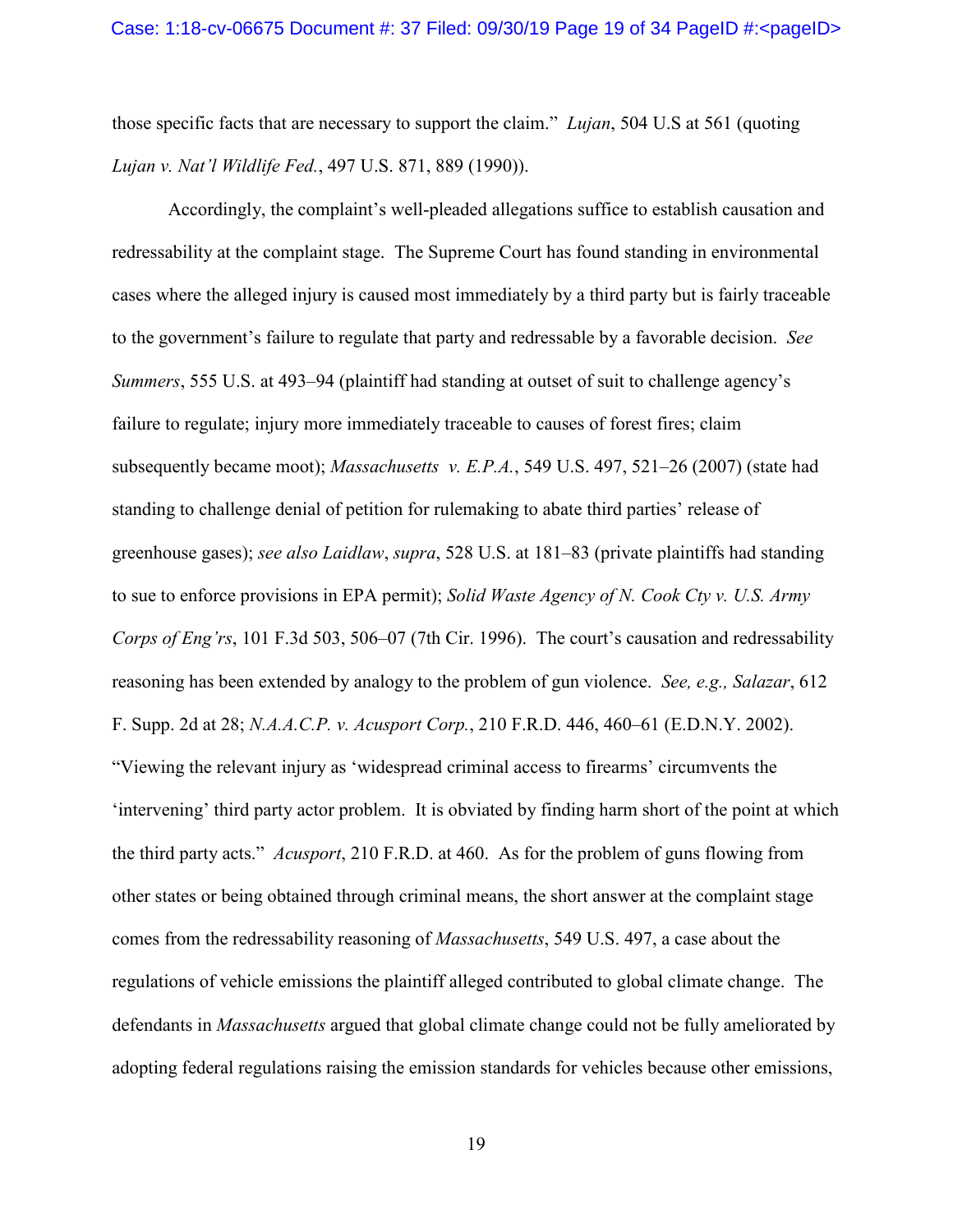including those from other countries, would continue to contribute to climate change. The Court responded, "A reduction in domestic emissions would slow the pace of global emissions increases, no matter what happens elsewhere." *Massachusetts*, at 549 U.S. at 500. The same holds for gun violence in the Chicago area on the complaint's well-pleaded facts. As with the problem of global warming, the plaintiffs here "need not show that a favorable decision will relieve [their] *every* injury . . . . [b]ecause of the enormity of the potential consequences associated with" gun violence. *Id.* at 525 (quoting *Larson v. Valente*, 456 U.S. 228, 244, n.15 (1982)). The complaint adequately alleges that the injunctions plaintiffs seek would appreciably diminish the rate of gun violence in Chicago's predominately African-American neighborhoods, *see* Compl. ¶¶ 25–28, and that is sufficient to show redressability.

Defendants' remaining counter arguments miss the mark by mischaracterizing the relief plaintiffs seek and the nature of their alleged ongoing injuries.<sup>[7](#page-19-0)</sup> First, the defendants cite *Children's Healthcare is a Legal Duty, Inc. v. Deters*, 92 F.3d 1412, 1424 (6th Cir. 1996), a nonbinding case, for the proposition that "'a private citizen lacks a judicially cognizable interest in the prosecution or nonprosecution of another" (quoting *Diamond v. Charles*, 476 U.S. 54, 64 (1986) (separate opinion of Batchelder, J.)) (quoted in Mem. Supp. Mot. to Dismiss 8). To put it mildly, the case at hand does not involve a claimed interest in forcing a state actor to prosecute someone for a crime, which is what the opinion in *Children's Healthcare* discussed. *See id.* As

<span id="page-19-0"></span> $<sup>7</sup>$  Defendants also cite a state trial court opinion applying Illinois' standing principles to a claim brought by private</sup> plaintiffs against private gun dealers. *See Coal. for Safe Chicago Communities v. Vill. of Riverdale,* 2016 WL 1077293 (Cook Cty. Cir. Ct., Ill. Feb. 25, 2016). This is the only case involving claims against a gun manufacturer or seller discussed by the parties. Several federal district courts have found at the complaint stage that organizations or individuals have standing to bring claims against firearms manufacturers, though claims of individuals, as contrasted with organizations, have raised causation and redressability concerns. *See, e.g., Salazar*, 612 F. Supp. 2d at 28; *Acusport*, 210 F.R.D. at 446. Speaking broadly, what distinguishes the claims in the complaint here for causation and redressability purposes is the presence of government actors as defendants and plaintiffs' plausible allegations that they have the power to enact regulations that could staunch gun violence flowing from the sale of guns in Illinois. *Compare Salazar*, 612 F. Supp. 2d at 28, *with Acusport*, 210 F.R.D. at 460–61.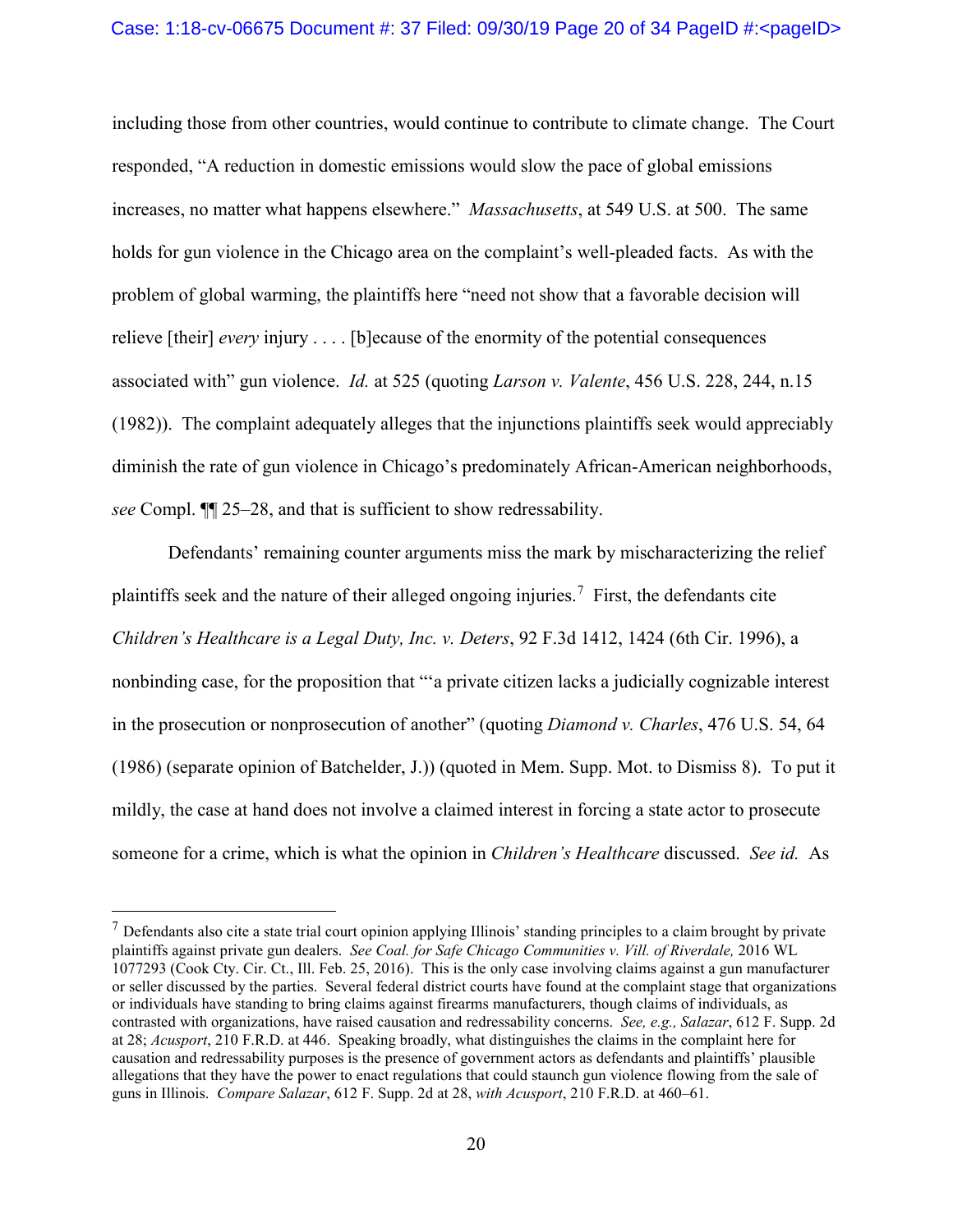explained above, plaintiffs want defendants to enact regulations, and this is not a nonprosecution case because defendants have passed no regulations to enforce. *See* Compl. ¶ 28.

The court also finds inapposite to the standing analysis defendants' string citation to Illinois Supreme Court cases holding that the Illinois constitution does not require the state to fund schools at a particular level. *See* Mem. Supp. Mot. to Dismiss 8 (citing *Lewis E. v. Spagnolo,* 186 Ill. 2d 198, 209 (1999); *Comm. for Educ. Rights v. Edgar,* 174 Ill. 2d 1, 29 (1996); *Blasé v. State,* 55 Ill. 2d 94, 99-100 (1973)). This argument is somewhat understandable, for the complaint alleges that the Illinois constitution makes the state ultimately responsible for ensuring that children have a meaningful opportunity to participate in school. *See* Compl. ¶ 56 (citing Ill. Const. Art.  $X \S 1$ ). The court reads this as rhetorical flourish. Plaintiffs bring no Illinois constitutional claim, and they do not ask the state to increase school funding. *See* Compl. pp. 28, 57. They want injunctive relief that they say will accommodate their gun-violencerelated disabilities which hamper, among other things, their ability to perform in school. *See* Compl. ¶¶ 56–57. Of course, for an injury to be redressable by an injunction, the defendant enjoined must have the legal power to do what the court orders. *See, e.g.*, *McDaniel v. Bd. of Educ. of City of Chicago,* 956 F. Supp. 2d 887 (N.D. Ill. 2013) (cited by Mem. Supp. Mot. Dismiss 9). The defendants here do not deny that they have the power to enact the regulations listed in paragraph 28 of the complaint, *see id.*, so even if the Illinois constitution does not require defendants to pass the regulations plaintiffs want, redressability is satisfied if Title II of the ADA does. Whether the ADA does require this is a merits question.

\* \* \*

In sum, the complaint adequately alleges the three essential ingredients of standing as to D.P. an ongoing threatened injury that is concrete and particularized, that is fairly traceable to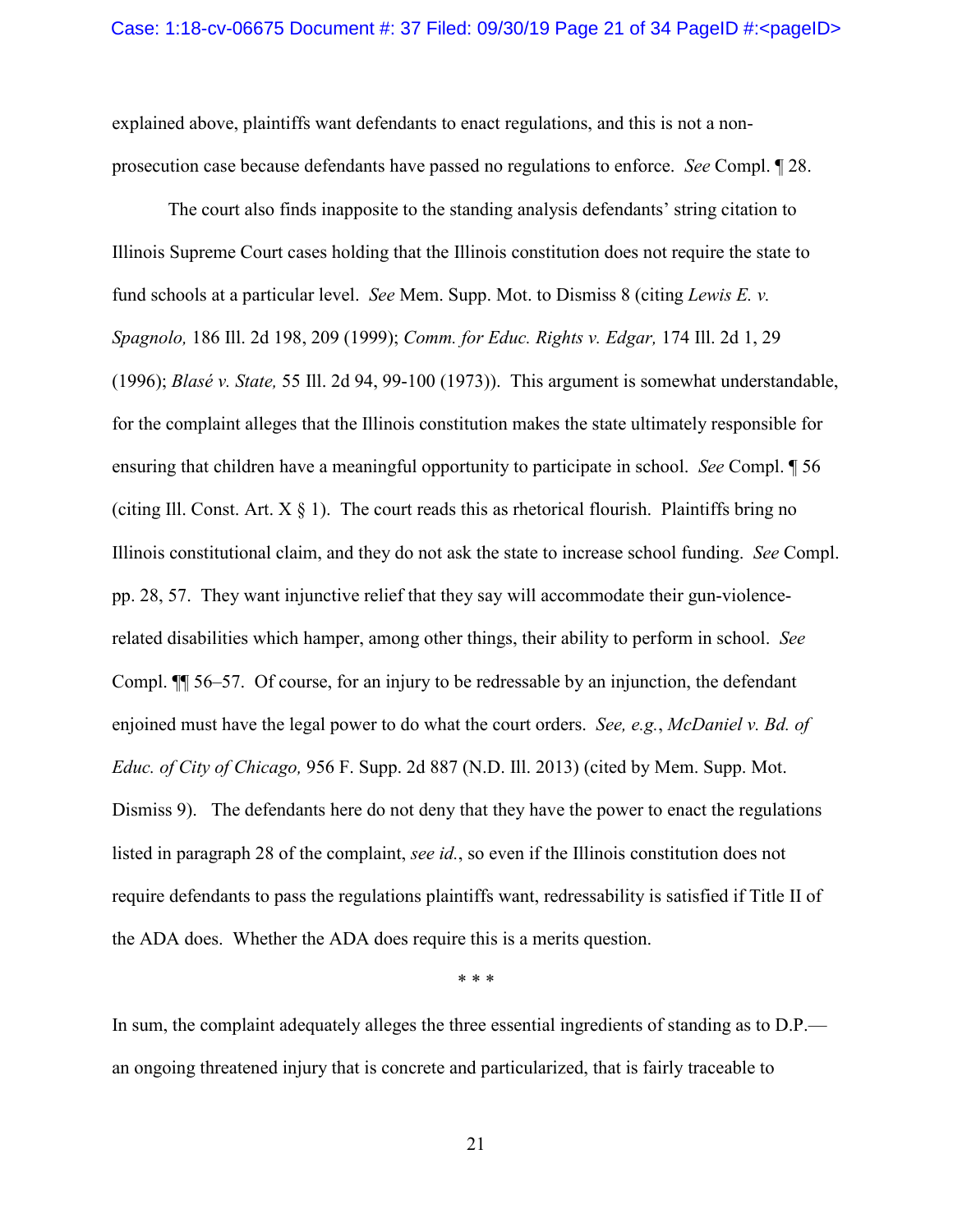#### Case: 1:18-cv-06675 Document #: 37 Filed: 09/30/19 Page 22 of 34 PageID #:<pageID>

defendants' failure to regulate, and that is redressable through injunctive and declaratory relief. Defendants' causation arguments raise, at least at the complaint stage, merits issues on the proper reach of an ADA claim and proximate causation. Plaintiffs' burden to establish the elements of standing generally increases throughout the litigation, but that is not the issue at the moment. *See Lujan*, 504 U.S. at 561. The complaint adequately alleges standing. Having determined that plaintiffs' complaint adequately establishes standing for D.P.'s claims, the court turns to the related merits issues raised by defendants.

### **III. Merits**

Defendants argue on the merits that the complaint fails to state a claim under Title II of the ADA or the Illinois Civil Rights Act. They also contend that the Eleventh Amendment bars plaintiffs' ADA claims. The court first analyzes the ADA claims and then turns to the ICRA claim in Count III.

#### **A. Failure to State a Claim Standard**

Defendants' merits challenges arise under Federal Rule of Civil Procedure 12(b)(6). A Rule 12(b)(6) motion to dismiss a complaint for failure to state a claim "tests the sufficiency of the complaint, not the merits of the case." *McReynolds v. Merrill Lynch & Co., Inc.*, 694 F.3d 873, 878 (7th Cir. 2012) (internal quotation marks omitted). A complaint need only set forth a "short and plain statement of the claim showing that the pleader is entitled to relief." Fed. R. Civ. P.  $8(a)(2)$ . That is, the complaint must "state a claim to relief that is plausible on its face." *Ashcroft v. Iqbal*, 556 U.S. 662, 678 (2009) (citing *Bell Atl. Corp. v. Twombly*, 550 U.S. 544, 570 (2007)). A claim satisfies this standard when its factual allegations "raise a right to relief above the speculative level." *Twombly*, 550 U.S. at 545; *see also Swanson v. Citibank, N.A.*, 614 F.3d 400, 404 (7th Cir. 2010). "Threadbare recitals of the elements of a cause of action, supported by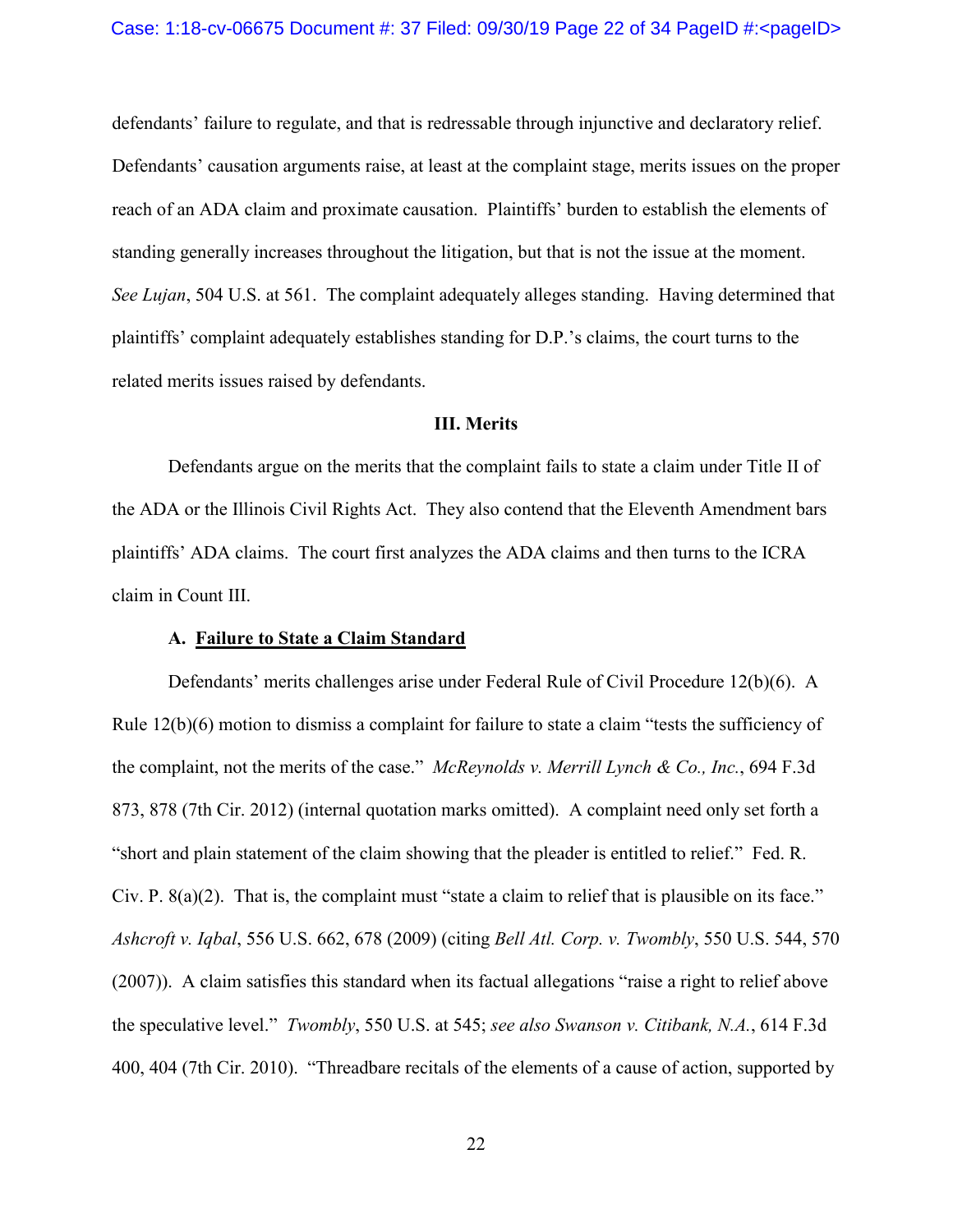mere conclusory statements, do not suffice." *Iqbal*, 556 U.S. at 678. The court must "construe the complaint in the 'light most favorable to the [plaintiff.]'" *Zahn v. N. Am. Power & Gas, LLC*, 847 F.3d 875, 877 (7th Cir. 2017) (quoting *Bell v. City of Chicago*, 835 F.3d 736, 738 (7th Cir. 2016)). The court also assumes that all of the well-pleaded facts in the complaint are true and draws reasonable inferences in the plaintiff's favor. *See Iqbal*, 556 U.S. at 678; *Collins v. Vill. of Palatine*, *Ill.*, 875 F.3d 839, 842 (7th Cir. 2017) (citing *McCauley v. City of Chicago*, 671 F.3d 611, 615–16 (7th Cir. 2011)); *Tagami v. City of Chicago*, 875 F.3d 375, 377 (7th Cir. 2017) (citing *United Cent. Bank v. Davenport Estate LLC*, 815 F.3d 315, 318 (7th Cir. 2016)).

### **B. Merits of ADA Claims**

When it enacted the ADA, Congress sought "to enforce [a] prohibition on irrational disability discrimination" in Title II and "to enforce a variety of other basic constitutional guarantees." *Tennessee v. Lane*, 541 U.S. 509, 510 (2004) (citations omitted); *see also id*. at 522–23 (discussing constitutional rights). "Congress enacted Title II against a backdrop of pervasive unequal treatment of persons with disabilities in the administration of state services and programs, including systematic deprivations of fundamental rights." *Id*. at 510. Indeed, Congress explicitly found at the ADA's enactment that persistent disability discrimination exists in "education, transportation, communication, recreation, institutionalization, health services, voting, and access to public services." 42 U.S.C. § 12101(a)(3). Defendants submit that there is "an obvious and inescapable disconnect between the facts alleged in the complaint" and the plain text of the ADA. Mem. Supp. Mot. to Dismiss 11, ECF No. 25.

Title II declares that no qualified person with a disability "shall, by reason of such disability, be excluded from participation in or be denied the benefits of the services, programs, or activities of a public entity, or be subjected to discrimination" by a state or local unit of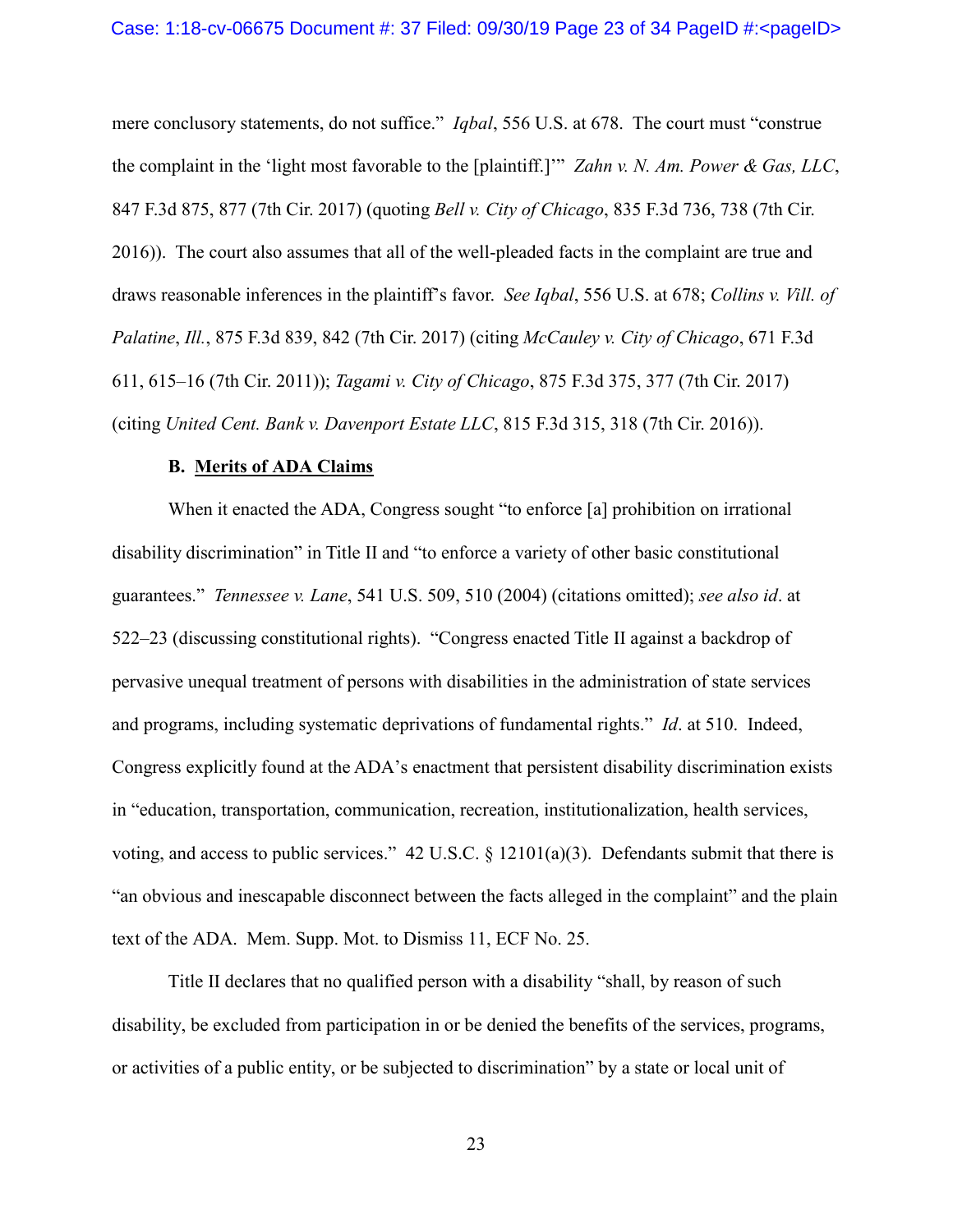government. 42 U.S.C. § 12132; *see also Brumfield v. City of Chicago*, 735 F.3d 619, 629 (7th Cir. 2013). To state a claim, each plaintiff must plausibly allege that "(1) he [or she] is a qualified person (2) with a disability and (3) the [defendant] denied him [or her] access to a program or activity because of his [or her] disability." *Jaros v. Ill. Dep't of Corr.,* 684 F.3d 667, 672 (7th Cir. 2012) (citations omitted). Under Title II, a "qualified individual with a disability" means a person who, "with or without modifications to rules, policies, or practices . . . meets the essential eligibility requirements for the receipt of services or the participation in programs or activities provided by a public entity." 42 U.S. C. § 12131(2).

The primary Seventh Circuit case to which defendants direct the court is *Ashby v. Warrick County School Corporation,* 908 F.3d 225, 231–32 (7th Cir. 2018). In *Ashby*, the Seventh Circuit surveyed the authority on what is a program, activity, or service under Title II and found that it provided limited guidance. *Id. Ashby* provides little specific guidance here because the *Ashby* court faced a question not present here: in what circumstances a covered state actor's interaction with an uncovered private entity subjects the state actor to Title II liability. *See id.* at 227 (asking whether public school choir concert at local history museum was a program, service, or activity of the school). That is not the problem here. Defendants are not alleged to be providing any services or conducting any activities with private actors. *See Ashby*, 908 F.3d at 232 (schools covered by Title II); Mem. Supp. Mot. to Dismiss 12–13.

*Ashby* provides helpful guidance on another line of defendants' argument by teaching that the court should pay attention carefully to the facts. Defendants cite several cases discussing whether a state licensing entity is liable for a license holder's failure to accommodate an individual with a disability. *See Noel v. N.Y. City Taxi and Limousine Comm'n,* 687 F.3d 63, 69–70 (2nd Cir. 2012) (state entity licensing taxi drivers); *Tyler v. City of Manhattan,* 849 F.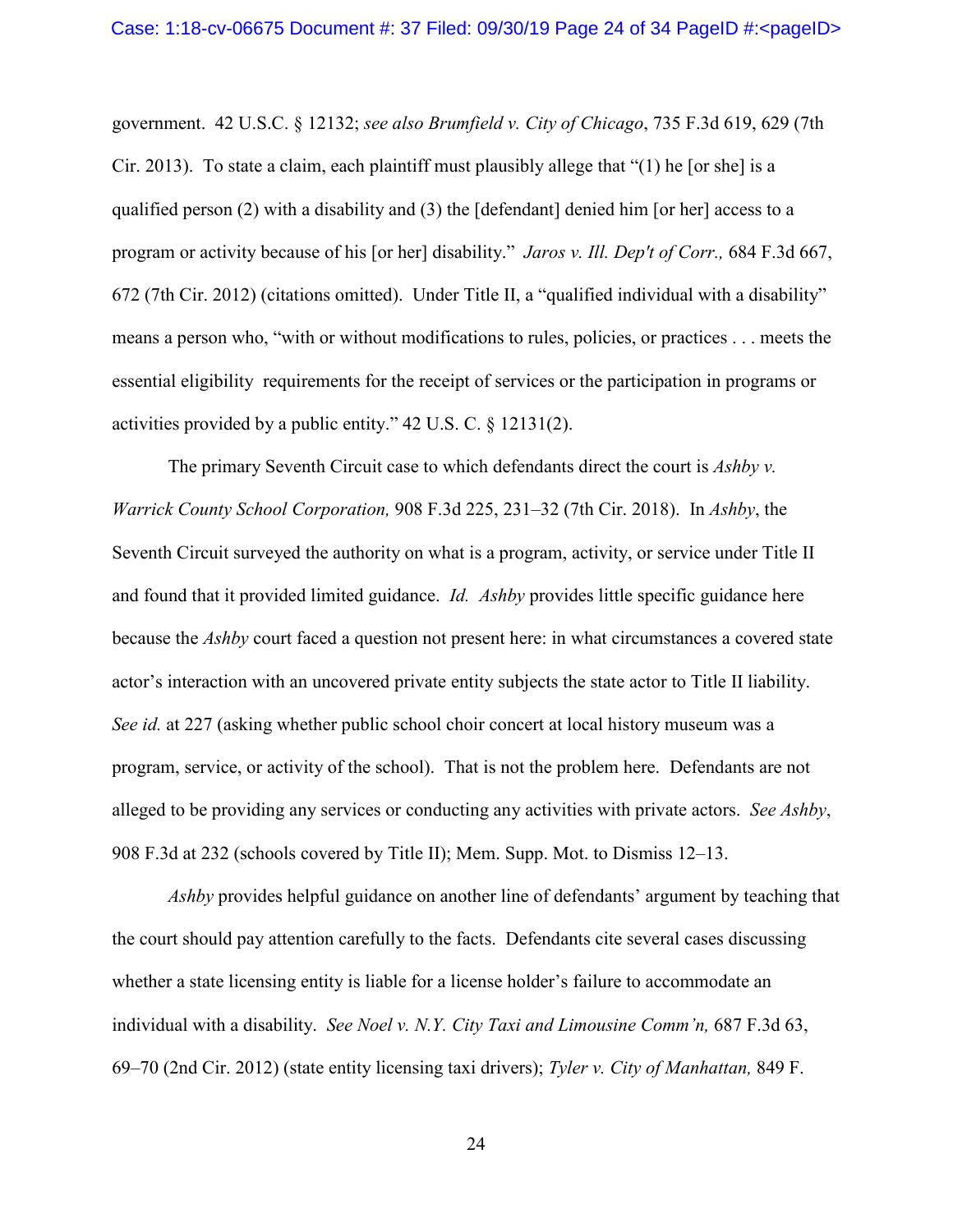Supp. 1429, 1441-42 (D. Kan. 1994) (city issuing liquor licenses to businesses). *Ashby* considered one such case on facts more analogous to those alleged here, yet it found the licensing case to be "of very limited utility." 908 F.3d at 233 (discussing *Ivy v. Williams*, 781 F.3d 250, 256 (5th Cir. 2015), vacated and remanded sub nom. *Ivy v. Morath*, 137 S. Ct. 414 (2016)). Because plaintiffs do not suggest that regulated entities, i.e., handgun holders, have failed to accommodate them, this court finds the licensure cases defendants cite as unhelpful as the *Ashby* court did, if not more so.

However, another of the high level "basic principles" discussed by *Ashby* serves as the proper point of departure for the analysis here. *Id.* at 232. "[I]s clear that a governmental entity cannot avoid its obligations under the statute by ceding its governmental functions to private entities. . . . Accordingly, the question whether a particular event is a service, program, or activity *of* a public entity turns on what the public entity itself is doing, providing, or making available." *Id.*

Defendants seek to frame plaintiffs' ADA claims as challenging everything they are doing at an exceedingly high level of generality. According to defendants, "The decisions by a law enforcement agency, like ISP, regarding how to allocate its resources to protect public safety—e.g., to what extent it should address drug interdiction, domestic violence, Internet fraud, or gun violence—are not "programs, activities, or services" from which a "qualified individual with a disability" would be excluded from the coverage of Section 12132. Mem. Supp. Mot. to Dismiss 11. Thus, defendants cite a case considering whether, at a high level, an arrest can be considered a program or service under Title II. *See Haberle v. Troxell,* 885 F.3d 170, 178–79 (3rd Cir. 2018). They opine that "it is difficult to conceptualize how the plaintiffs (or any other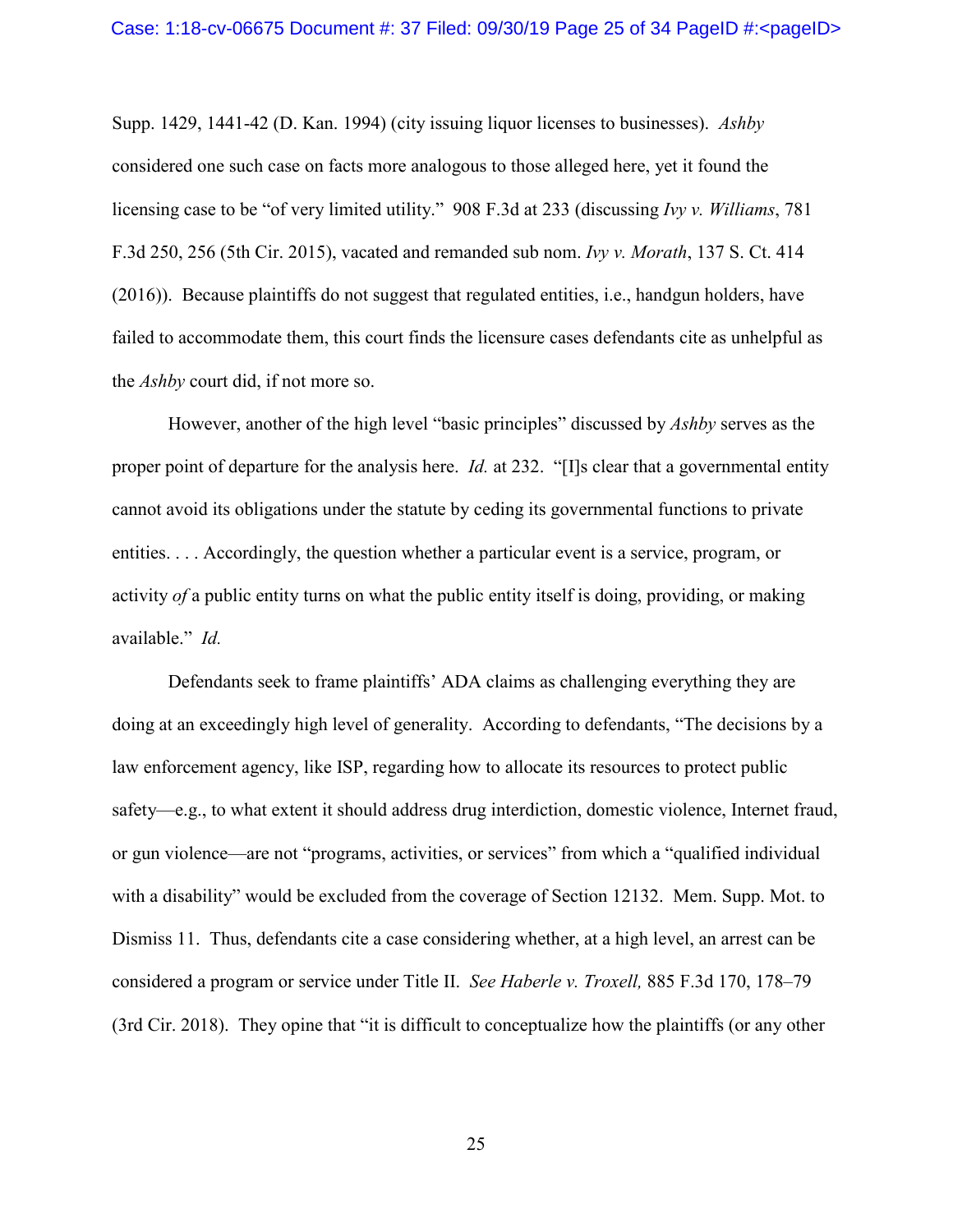discrete group of people) 'meet the essential eligibility requirements' of criminal law enforcement activities." Mem. Supp. Mot. to Dismiss 12.

Defendants' framing conflicts irreconcilably with the allegations of the complaint, however. The complaint defines the program or service not as statewide law enforcement but as the FOID firearms identification program. *See* Compl. ¶¶ 24–25. Defendants offer no argument as to why this is not a program or activity of theirs, and the complaint's well-pleaded allegations, as well as Illinois statutory law, confirms that it is. *See id.* ¶ 25 (citing 20 ILCS § 2605 -15, 65/3  $(a-10)$ ,  $(5/3.1(f))$ . As the ADA's regulations make Title II applicable to "anything a public entity" does," the complaint more than adequately identifies a program, activity, or service provided by the defendants. *Ashby*, 908 F.3d at 231 (quoting 28 C.F.R. Pt. 35, App. B); *see also Oconomowoc Residential Programs v. City of Milwaukee*, 300 F.3d 775, 782 (7th Cir. 2002), for the proposition that this regulatory definition is controlling.

It does not matter that defendants administer a state program. There can be little doubt that Title II of the ADA reaches statewide programs or services. To cite a well-known example, the Supreme Court held in *Olmstead v. L.C.*, 527 U.S. 581, 597–603 (1999), that Title II requires states to take affirmative steps to accommodate persons with mental disabilities in its programs for them. *See also generally Steimel v. Wernert*, 823 F.3d 902, 914 (7th Cir. 2016). To cite another example, the Seventh Circuit has repeatedly applied Title II to requests to accommodate statewide rules for high school athletics. *See, e.g.*, *A.H. by Holzmueller v. Ill. High Sch. Ass'n*, 881 F.3d 587, 592–96 (7th Cir. 2018); *Washington v. Ind. High Sch. Athletic Ass'n, Inc.*, 181 F.3d 840 (7th Cir. 1999). Like these programs, or a system of zoning, *see Oconomowoc*, 300 F.3 at 782, the complaint plausibly alleges that the FOID program is a Title II program, service, or activity.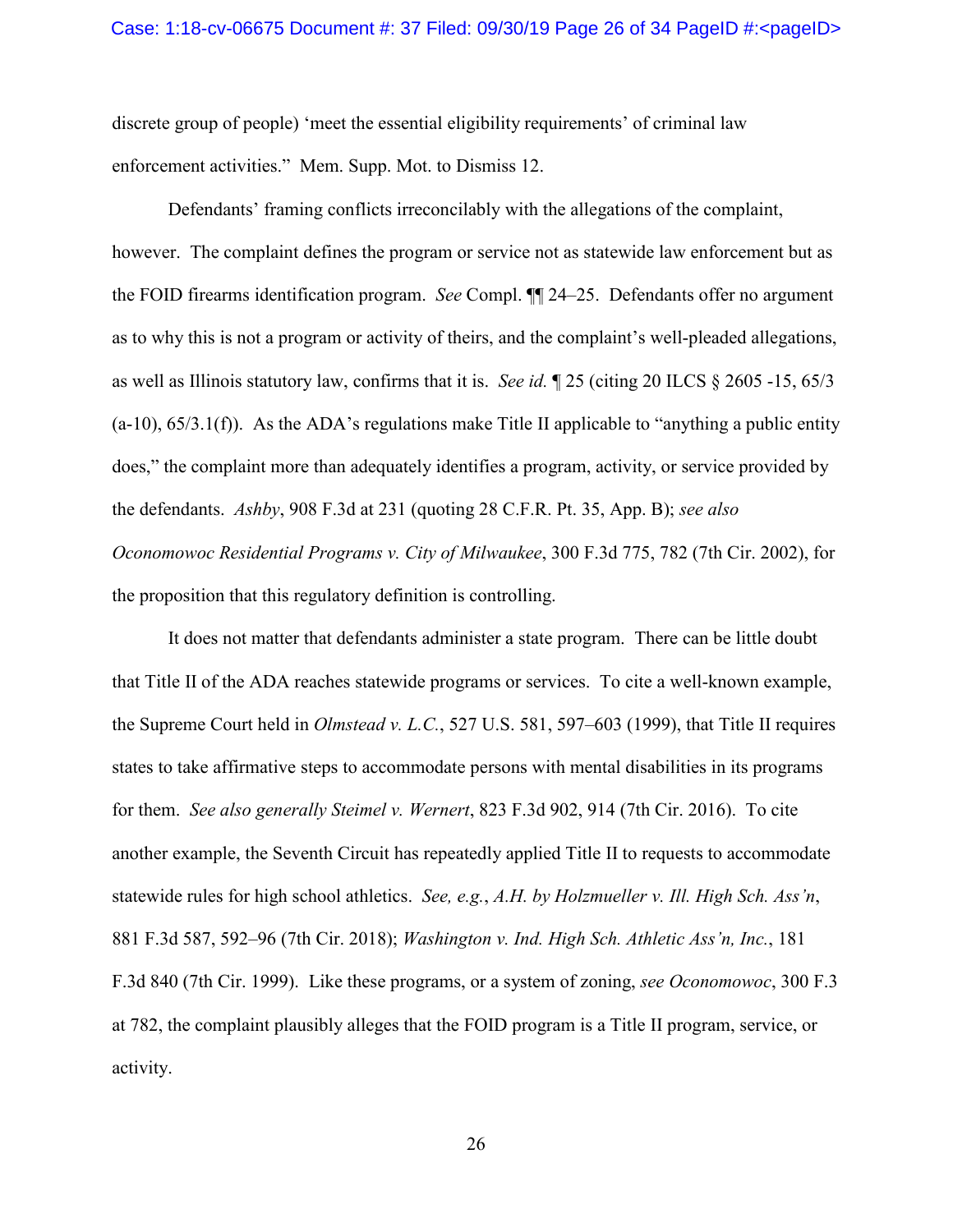The same fundamental mischaracterization of the program or service plaintiffs allege undergirds defendants' other merits arguments. Defendants contend that plaintiffs have not adequately alleged discrimination under the ADA and that plaintiffs do not meet the program, service, or activity's "essential eligibility requirements" 42 U.S. C. 12131(2). In the Seventh Circuit "a plaintiff need not allege either disparate treatment or disparate impact in order to state a reasonable accommodation claim under Title II of the ADA." *Wis. Cmty. Servs. v. City of Milwaukee*, 465 F.3d 737, 753 (7th Cir. 2006) (en banc). Liability under Title II can be established by showing that "(1) the defendant intentionally acted on the basis of the disability, (2) the defendant refused to provide a reasonable modification, or (3) the defendant's rule disproportionally impacts disabled people." *Id.* (quoting *Washington v. Ind. High Sch. Athletic Ass'n*, 181 F.3d 840, 847 (7th Cir. 1999)); *see also Amundson ex rel. Amundson v. Wis. Dep't of Health Servs.*, 721 F.3d 871, 874 (7th Cir. 2013). The complaint here specifically alleges that defendants' FOID rules, or rather the lack of them, disproportionately impacts them and other persons with disabilities, citing statistical and anecdotal evidence which must be accepted as true for present purposes. *See* Compl. ¶¶ 16–19; *see also Wis. Cmty. Servs*, 465 F.3d at 751 ("[A]s our cases already hold, failure to accommodate is an *independent* basis for liability under the ADA.") (emphasis in original) (citations omitted)).

Rather than engage with these allegations about the FOID program, defendants argue as though the relevant program or service is Illinois statewide law enforcement writ large or, as in one passage of the reply, public education. *See* Reply 8, ECF No. 35. They say that "[t]here is no claim that ISP has *intentionally acted* on the basis of disability; refused to provide a reasonable modification, because there is no program or activity alleged within the contemplation of the ADA that could be modified; and likewise there is no 'rule' discriminating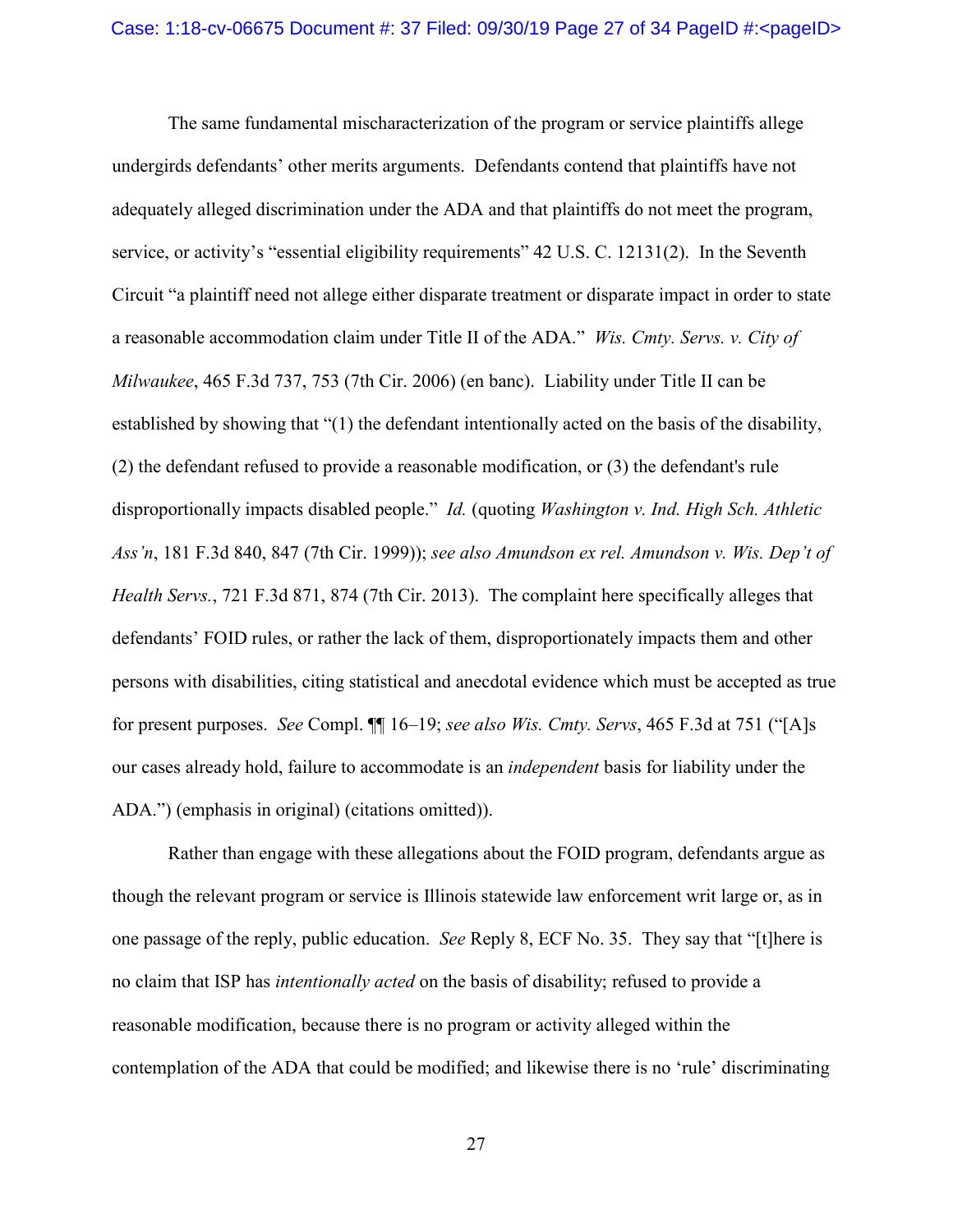against (disproportionately impacting) disabled people." Mem. Supp. Mot. to Dismiss 16 (emphasis in original). Since these arguments are premised on a definition of the applicable program or service not found in the complaint, they talk past the complaint instead of articulating a legal basis for dismissing it. *See id*. at 15–17. This court has no obligation to make the parties' arguments for them, and given the complexity and importance of the issues, it will not do so here. *See, e.g., United States v. McLee*, 436 F.3d 751, 760 (7th Cir. 2006) ("'it is not the obligation of this court to research and construct the legal arguments open to parties, especially when they are represented by counsel'") (quoting *United States v. Holm*, 326 F.3d 872, 877 (7th Cir. 2003)); *Vaughn v. King*, 167 F.3d 347, 354 (7th Cir. 1999) ("It is not the responsibility of this court to make arguments for the parties.").

In particular, the court will not attempt to identify the essential eligibility criteria for the FOID program as it relates to plaintiffs—an inquiry that is intertwined with defendants' argument that no discrimination occurred. Of course, the children plaintiffs represent do not want a FOID card, a gun, or ammunition. However, defendants argue for the first time in their reply that plaintiffs should have petitioned for a rulemaking under Illinois' Administrative Procedure Act before filing this lawsuit. Reply 1. It would seem to be a necessary predicate of defendants' argument that plaintiffs would be eligible to petition for a rulemaking enacting their proposed changes. But because defendants have waived this argument by waiting until their reply to make it, the court has no occasion to explore its significance. *See United States ex rel. Berkowitz v. Automation Aids, Inc.*, 896 F.3d 834, 843 (7th Cir. 2018) (citing *Hess v. Reg–Ellen Mach. Tool Corp.*, 423 F.3d 653, 665 (7th Cir. 2005)); *UIRC–GSA Holdings Inc. v. William Blair & Co.*, 289 F. Supp. 3d 852, 863 (N.D. Ill. 2018) (citation omitted).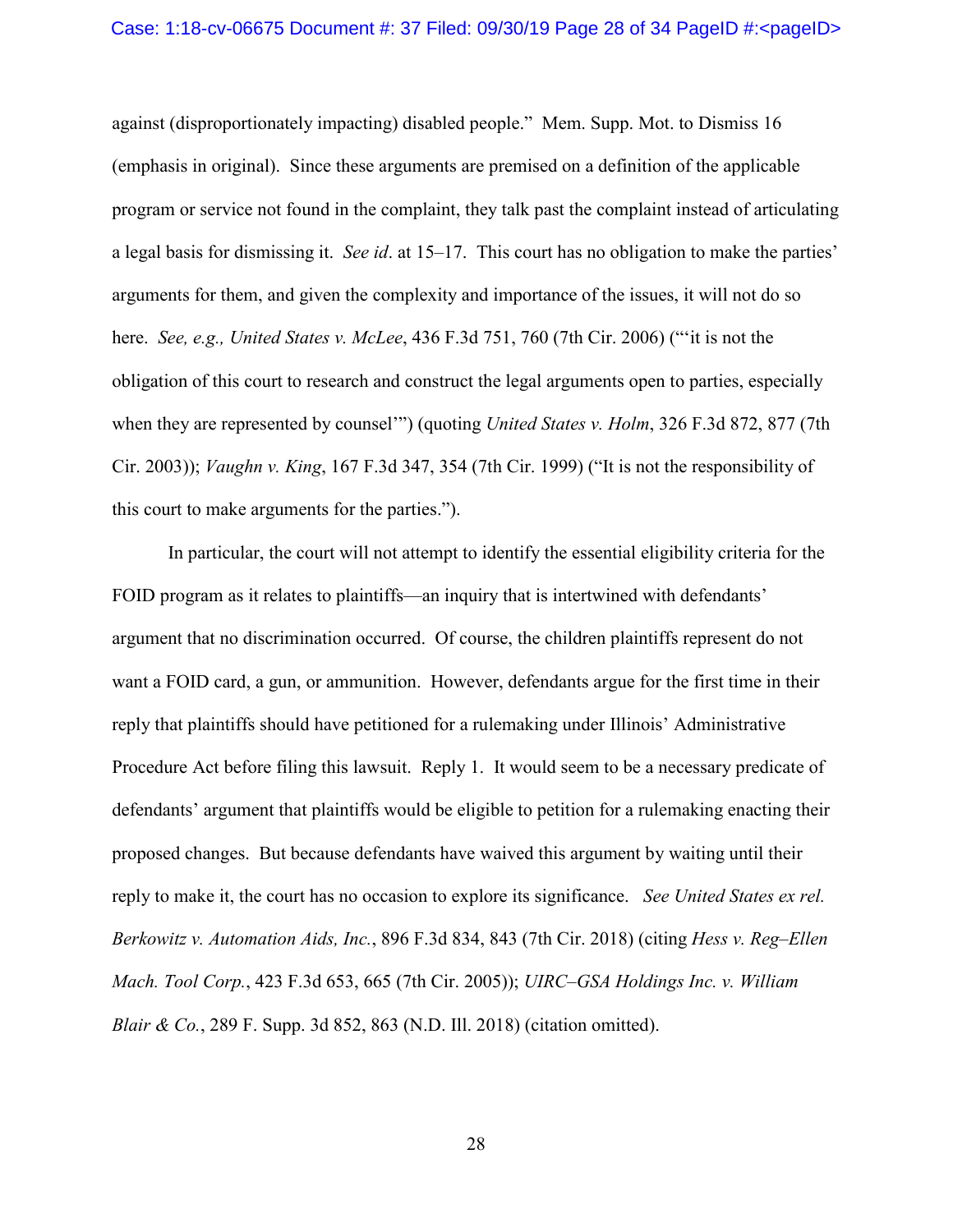The court intimates no view on what discovery may reveal about these claims or on legal theories not adequately developed in the briefing. The court finds only that dismissal is unwarranted on the theories adequately developed in the motion to dismiss.

#### **C. Eleventh Amendment Immunity for ADA Claims**

Defendants next argue that if the court does not dismiss the complaint's ADA claims, then the Eleventh Amendment bars them.<sup>[8](#page-28-0)</sup> "The Eleventh Amendment grants states immunity from private suits in federal court without their consent." *Nuñez v. Ind. Dep't of Child Servs.*, 817 F.3d 1042, 1044 (7th Cir. 2016). Under *Ex parte Young*, 209 U.S. 123 (1908), the Eleventh Amendment permits suits against government officials insofar as they seek prospective injunctive relief. *E.g., Nuñez*, 817 F.3d at 1044 (citing *Marie O. v. Edgar*, 131 F.3d 610, 615 (7th Cir. 1997)).

Defendants want the court to answer a question left open in *Tennessee v. Lane*, 541 U.S. 509 (2004). *See* Mem. Supp. Mot. to Dismiss 17–18. In *Lane*, the Court "conclude[d] that Title II, as it applies to the class of cases implicating the fundamental right of access to the courts, constitutes a valid exercise of Congress' § 5 authority to enforce the guarantees of the Fourteenth Amendment" and abrogates the state sovereign immunity guaranteed by the Eleventh Amendment. *Lane*, 541 U.S. at 533–34. Defendants invite the court to apply the abrogation framework applied in *Lane*, an analysis based on the test of *City of Boerne v. Flores*, 521 U.S. 507, 513 (1997). *See Lane*, 541 U.S. at 520–23; *see also Bd. of Tr. of Univ. of Ala. v. Garrett*, 531 U.S. 356 (2001).

<span id="page-28-0"></span><sup>&</sup>lt;sup>8</sup> The Eleventh Amendment immunity question defendants raise is jurisdictional, and so the court analyzes it under the Rule 12(b)(1) standard discussed in the text *supra*. *See Seminole Tribe of Fla. v. Florida*, 517 U.S. 44, 73 (1996); *Nelson v. La Crosse Cty. Dist. Att'y*, 301 F.3d 820, 829 (7th Cir. 2002).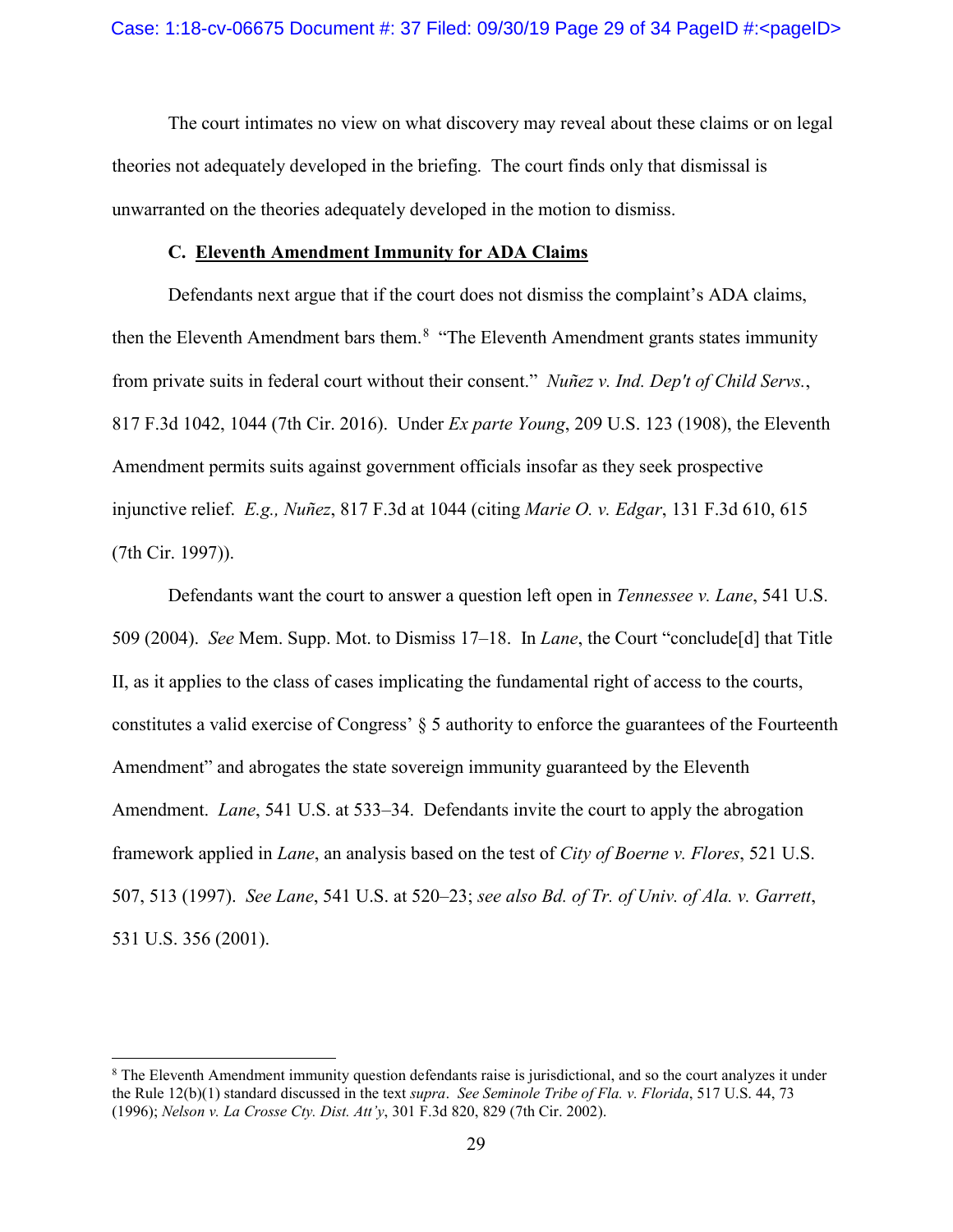The court must decline defendants' invitation to conduct a *Flores* analysis because the *Ex parte Young* doctrine applies. The complaint seeks only prospective injunctive and declaratory relief. *See* Compl. pp. 25, 26–27. In *Garrett*, the Supreme Court held that Congress did not validly abrogate state sovereign immunity in the employment provision of the ADA, Title I, for claims for money damages. 531 U.S. at 365–74. A footnote in *Garrett* spoke directly to this issue:

Our holding here that Congress did not validly abrogate the States' sovereign immunity from suit by private individuals for money damages under Title I does not mean that persons with disabilities have no federal recourse against discrimination. Title I of the ADA still prescribes standards applicable to the States. Those standards can be enforced by the United States in actions for money damages, as well as by private individuals in actions for injunctive relief under *Ex parte Young*. In addition, state laws protecting the rights of persons with disabilities in employment and other aspects of life provide independent avenues of redress.

*Id.* at 374 n.9 (internal citations omitted); *see also Nev. Dep't of Human Res. v. Hibbs*, 538 U.S.

721, 748 (2003) (Scalia, J., dissenting) (same for Family and Medical Leave Act). As this language makes clear, Title II suits for prospective equitable relief remain available without

regard to the *Boerne* abrogation analysis, which is concerned with claims for money damages.

*See id.*; *Amundson*, 721 F.3d at 873.

Plaintiffs raise the *Ex parte Young* issue in their response, but defendants suggest no reason to think *Ex parte Young* is inapposite in their reply, *see* ECF No. 35. Hence defendants' Eleventh Amendment argument must be rejected.<sup>[9](#page-29-0)</sup>

<span id="page-29-0"></span> <sup>9</sup> Moreover, it should be clear from the foregoing analysis of plaintiff's ADA claims that it would be inappropriate to conduct the *Boerne* analysis at this early stage of proceedings. Applying the *Boerne* test requires a congressional enactment to establish "congruence and proportionality between the injury to be prevented or remedied and the means adopted to that end." *Lane*, 541 U.S. at 510 (quoting *Hibbs*, *supra*, 538 U.S. at 728). Yet the scope of the ADA claims here has not been defined with the precision such an analysis would require.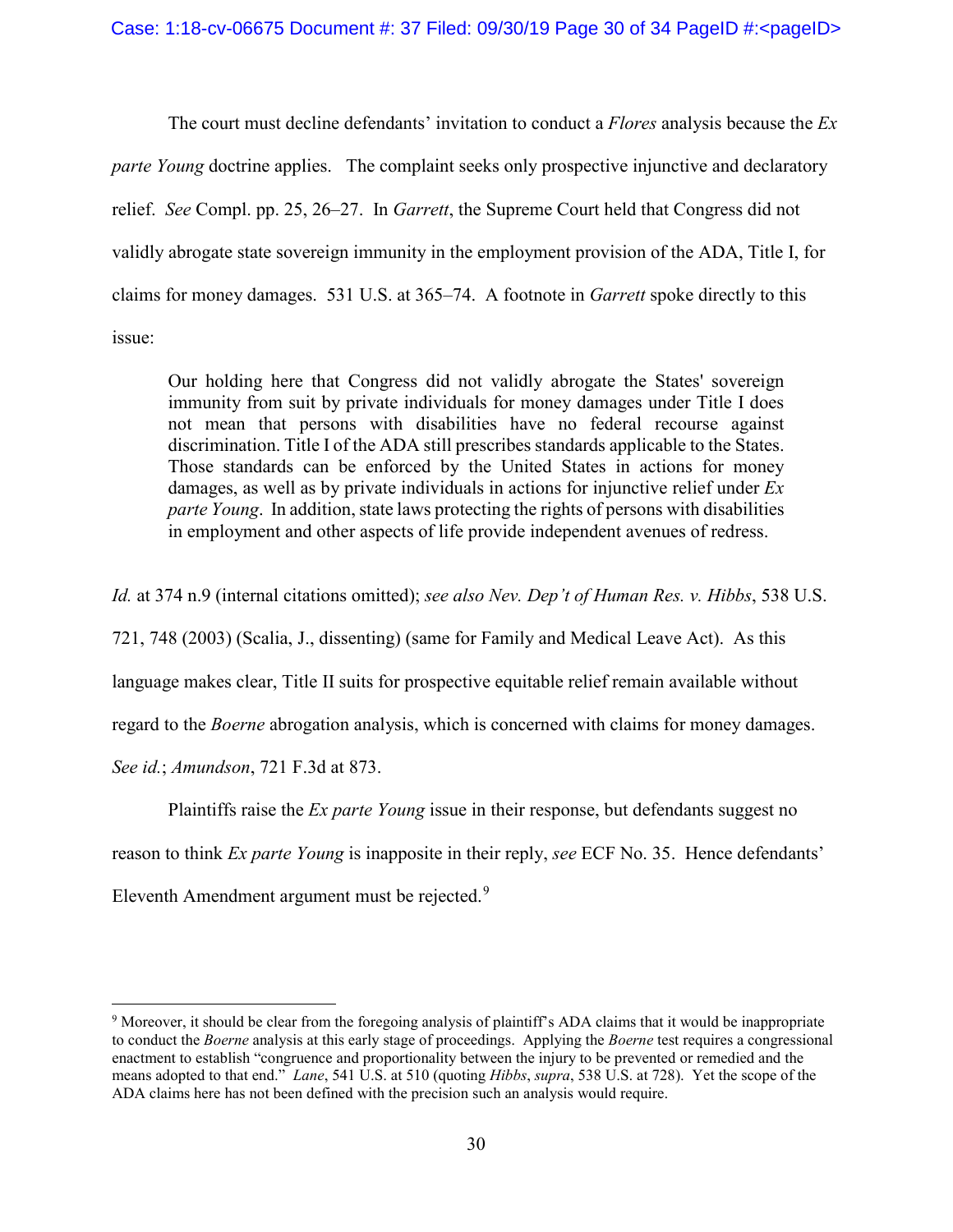### **D. Illinois Civil Rights Act Claim**

The Illinois Civil Rights Act of 2003 forbids a unit of state, county, or local government to, among other things, "utilize criteria or methods of administration that have the effect of subjecting individuals to discrimination because of their race, color, national origin, or gender." 740 ILCS 23/5(a)(2) (West 2019). Several courts have recognized that the ICRA "was expressly intended to provide a state law remedy that was *identical* to the federal disparate impact canon" under Title VII of the Civil Rights Act of 1964.<sup>[10](#page-30-0)</sup> Jackson v. Cerpa, 696 F. Supp. 2d 962, 964 (N.D. Ill. 2010) (emphasis in original) (citing *Ill. Native Am. Bar Ass'n v. Univ. of Ill.*, 856 N.E.2d 460 (Ill. App. Ct. 1st Dist. 2006))*; accord McFadden v. Bd. of Educ. for Ill. Sch. Dist. U-46,* 984 F. Supp. 2d 882, 902 (N.D. Ill. 2013); *McQueen v. City of Chicago*, 803 F. Supp. 2d 892, 907 (N.D. Ill. 2011).

Defendants seek dismissal of plaintiffs' ICRA claims "[f]or many of the same reasons" they contend the ADA claims should be dismissed. Mem. Supp. Mot. to Dismiss 19. Defendants here say the causal link between their conduct and the failure to regulate is too attenuated: they cite the intervention of third parties in gun violence and their connection to the resulting harm. *See id.* The court has already explained that the complaint pleads statistical evidence that adequately establishes a causal relationship between defendants and gun violence. *See* Compl. ¶¶ 16–19.

Defendants rely on one case in support of their argument, an Illinois trial court decision dismissing ICRA and other claims against gun shops and municipalities in which they were located. *Coal. for Safe Chicago Communities v. Vill. of Riverdale*, 2016 WL 1077293 (Cook Cty. Cir. Ct., Ill. Feb. 25, 2016). The court there analyzed the plaintiff's complaint and

<span id="page-30-0"></span> $10$  The court need not determine whether the ICRA remedy is broader than the former Title VII disparate impact remedy because plaintiffs do not argue that it is.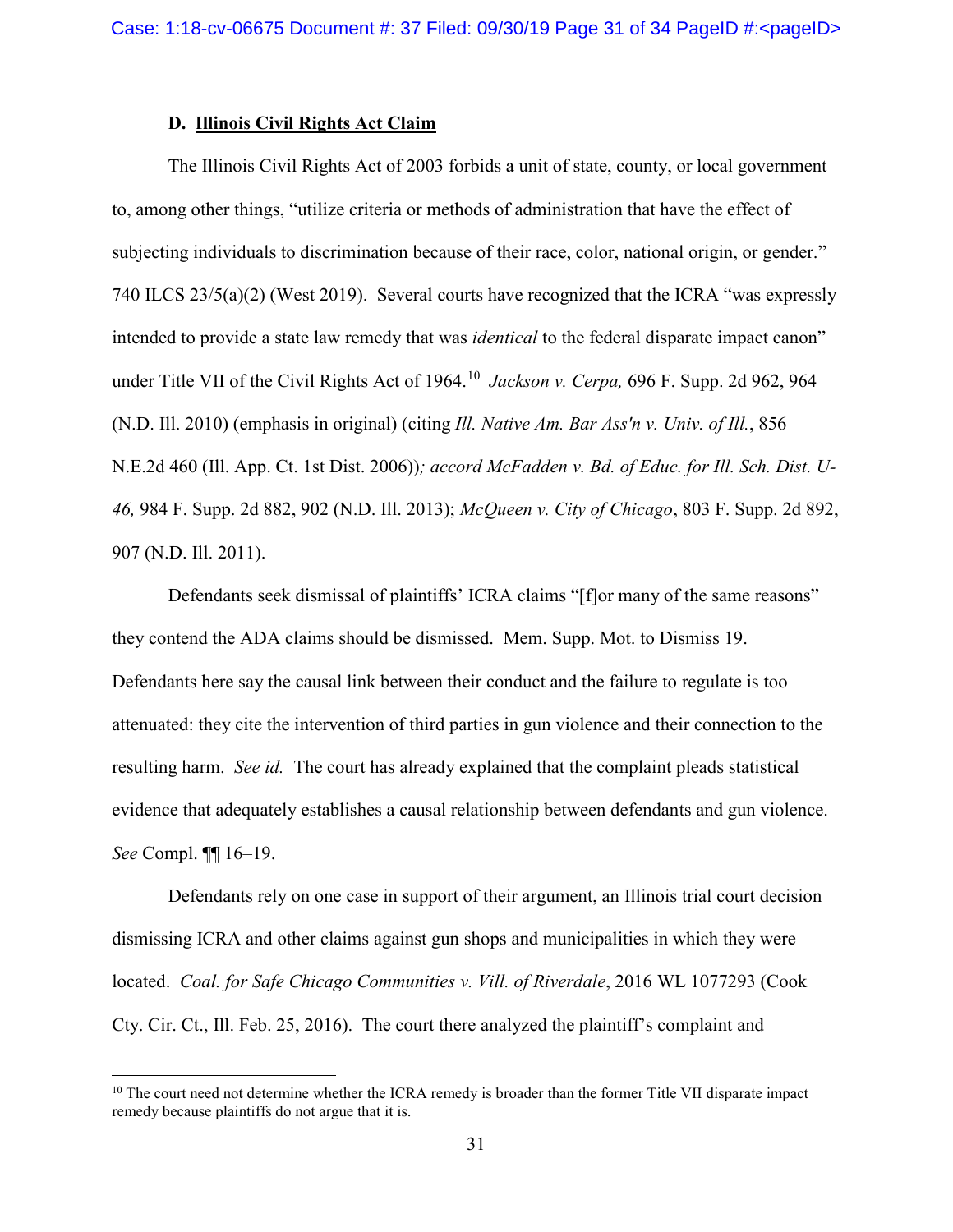concluded that, despite the statistical evidence and reports pleaded in the complaint showing the village's connection to gun violence, "Plaintiffs' Complaint fails to sufficiently allege a *prima facie* case of disparate impact discrimination under section 5(a)(2) of ICRA, and that Plaintiffs' cannot sufficiently allege a *prima facie* case of disparate impact discrimination." *Id.* at \*13. The court used "the three-step burden shifting analysis applied to disparate-impact discrimination claims" under Title VII at summary judgment. *Id.* (citing *Gallagher v. Magner*, 619 F.3d 823, 833 (8th Cir. 2010)); *see also id.* at \*4 (setting out the burden-shifting framework).

This court finds *Coalition for Safe Chicago Communities* unpersuasive for several reasons. First, the state trial court cited no Illinois authority requiring a burden-shifting analysis at the pleading stage. *See id.* Second, unlike the reports describe in the complaint here, the reports in *Coalition for Safe Chicago Communities* did "not attribute illegal firearm sales and gun violence to the Defendants' regulation of firearms dealers." *Id.* Third, the *Coalition for Safe Chicago Communities* opinion did not distinguish the most on-point Illinois authority the parties have called to this court's attention. A discussion of that authority follows.

The Illinois Appellate Court allowed an ICRA disparate impact claim brought by residents of underserved Chicago neighborhoods to go forward in *Central Austin Neighborhood Association v. City of Chicago,* 1 N.E.3d 976 (Ill. App. Ct. 1st Dist. 2013). The plaintiffs there alleged that the City of Chicago "use[d] a method of administering responses to 911 calls that has the effect of subjecting the residents of police districts populated mostly by African– Americans and Hispanics to longer waiting periods, on average, for responses to 911 calls." *Id.* ¶ 10. The Illinois Appellate Court reversed a trial court order dismissing the case, holding that it was justiciable. *Id.* 128. The court stated that "[c]ourts have the power to order appropriate relief for the unjustified disparate impact of a city's administrative practices on certain racial and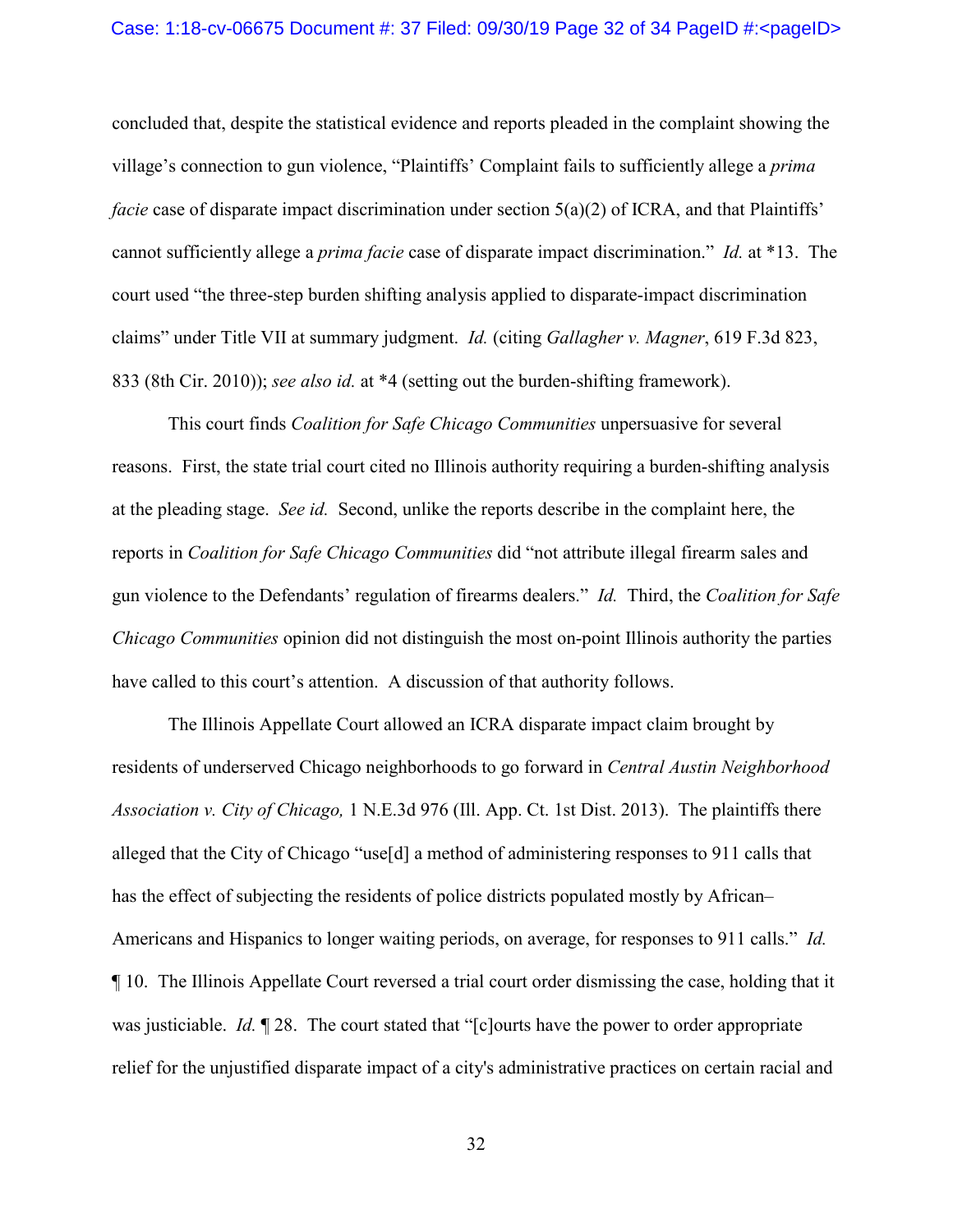ethnic groups." *Id.* In its analysis, the *Central Austin* court relied on the reasoning of *Gallagher v. Magner*, 619 F.3d 823, 834 (8th Cir. 2010):

In *Gallagher*, the plaintiffs alleged that a municipality aggressively enforced housing regulations, issuing some citations for violations that had not occurred and allowing owners inadequate time to comply with discovered violations. The enforcement practices caused landlords to close some buildings and raise rents on others, resulting in a shortage of affordable housing. The burden of the shortage fell most heavily on African–Americans, who made up a disproportionate percentage of lower-income households in the municipality. Although the court lacked authority to tell the municipality how to enforce its housing code, the court found that the complaint stated a cause of action.

*Id*. ¶ 22 (internal citations omitted). *Central Austin Neighborhood Association* provides this court with the closest guidance it can find as to the types of ICRA claims Illinois courts will allow, and the case shows unambiguously that claims like the ones here are cognizable.

A fourth ground exists for distinguishing the *Coalition for Safe Chicago Communities*  opinion. The case was decided under Illinois' fact pleading regime, which is more demanding than federal notice pleading. Statistical evidence may be required to survive summary judgment on a disparate impact claim. *See Jackson*, 696 F. Supp. 2d at 967. But federal notice pleading standards do not require a plaintiff to plead a prima facie case in the complaint, so the plaintiff does not have to plead enough statistical information to support her claim that a policy is facially neutral but has a disparate racial impact. *McQueen*, 803 F. Supp. 2d at 906–07 (relying on *Swierkiewicz v. Sorema N.A.*, 534 U.S. 506, 511 (2002), and collecting additional cases). On the contrary, "[t]o survive a motion to dismiss [in federal court], a complaint must identify a specific . . . practice, allege its causation of the disparate impact, and give [d]efendants fair notice of the claim." *Id.*

For the reasons discussed throughout this opinion, the complaint does each of those things. The court will not rehash that discussion here except to make a point underscored by the